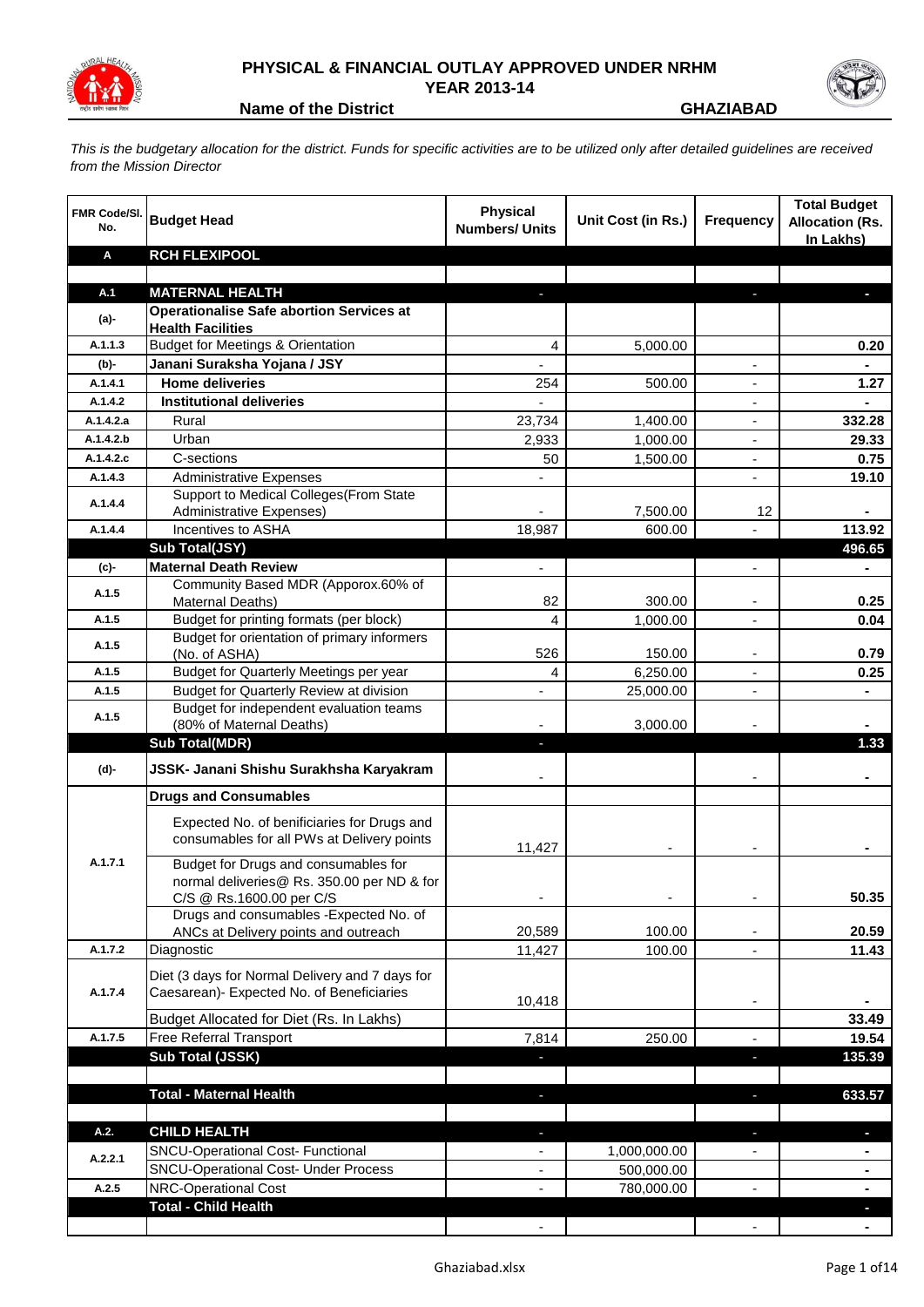| FMR Code/SI.<br>No. | <b>Budget Head</b>                                                                            | <b>Physical</b><br><b>Numbers/ Units</b> | Unit Cost (in Rs.)   | Frequency                        | <b>Total Budget</b><br><b>Allocation (Rs.</b><br>In Lakhs) |
|---------------------|-----------------------------------------------------------------------------------------------|------------------------------------------|----------------------|----------------------------------|------------------------------------------------------------|
| A.3                 | <b>FAMILY PLANNING</b>                                                                        |                                          |                      | ٠                                |                                                            |
| A.3.1               | <b>Terminal/Limiting Methods</b>                                                              |                                          |                      |                                  |                                                            |
|                     | Orientation workshop, dissemination of                                                        |                                          |                      |                                  |                                                            |
| A.3.1.1             | manuals on FP standards & quality                                                             |                                          |                      |                                  |                                                            |
|                     | assurance of sterilisation services, fixed day                                                |                                          |                      |                                  |                                                            |
|                     | planning meeting<br>Female Sterilisation Camps Proposed                                       | 1                                        | 25,000.00            |                                  | 0.25                                                       |
| A.3.1.2<br>A.3.1.3  | <b>NSV Camps Proposed</b>                                                                     | 40                                       | 2,000.00             |                                  | 0.80                                                       |
| A.3.1.4             | <b>Compensation for Female Sterilisation</b>                                                  | 24<br>2,500                              | 3,500.00<br>1,000.00 | $\blacksquare$<br>$\blacksquare$ | 0.84<br>25.00                                              |
|                     | Compensation for male sterilization/NSV                                                       |                                          |                      |                                  |                                                            |
| A.3.1.5             | Acceptance                                                                                    | 1,500                                    | 1,500.00             | $\overline{a}$                   | 22.50                                                      |
|                     | Orientation Workshop on accreditation of                                                      |                                          |                      |                                  |                                                            |
| A.3.1.6             | private providers to provide sterilization                                                    |                                          |                      |                                  |                                                            |
|                     | services                                                                                      | 1                                        | 10,000.00            | $\blacksquare$                   | 0.10                                                       |
| A.3.2               | <b>Spacing Methods</b>                                                                        |                                          |                      |                                  |                                                            |
| A.3.2.2             | IUD services at health facilities (including                                                  |                                          |                      |                                  |                                                            |
|                     | fixed day services at Sub Centres-L1)                                                         | 1                                        | 3,000.00             |                                  | 0.03                                                       |
| A.3.2.3             | IUD services at health facilities (including<br>fixed day services at Sub Centre-L1 ) No. of  |                                          |                      |                                  |                                                            |
|                     | <b>IUCD</b> insertions                                                                        | 11,500                                   | 20.00                |                                  | 2.30                                                       |
|                     |                                                                                               |                                          |                      |                                  |                                                            |
|                     | POL for Family Planning/ Others (including                                                    |                                          |                      |                                  |                                                            |
| A.3.3               | additional mobility support to surgeon's team<br>if req)-Budget given according to total nos. |                                          |                      |                                  |                                                            |
|                     | of Female Sterilization Camps.                                                                |                                          |                      |                                  |                                                            |
|                     |                                                                                               | 40                                       | 1,000.00             |                                  | 0.40                                                       |
| A.3.5.2             | <b>Performance rewards</b>                                                                    |                                          |                      |                                  |                                                            |
|                     | Division level: Rs. 11.25 Lakh @ Rs.                                                          |                                          |                      |                                  |                                                            |
|                     | 62,500/- per division (Rs.20,000 for 1st, Rs.                                                 |                                          |                      |                                  |                                                            |
|                     | 15,000 for 2nd and Rs. 10,000 for 3rd                                                         |                                          |                      |                                  |                                                            |
|                     | position for best performing tubectomy<br>surgeon at each division, Rs. 15,000 for best       |                                          |                      |                                  |                                                            |
|                     | performing NSV surgeon, and Rs.2000/- for                                                     |                                          |                      |                                  |                                                            |
|                     | best SN and Rs.500/- for best ANM).                                                           |                                          |                      |                                  |                                                            |
|                     |                                                                                               |                                          | 62,500.00            |                                  |                                                            |
| A.3.5.3             | <b>World Population Day' celebration</b><br>For District level activities                     | $\mathbf{r}$                             |                      | $\blacksquare$                   | $\blacksquare$                                             |
|                     | For Block level activities                                                                    | 1                                        | 100,000.00           | $\overline{\phantom{a}}$         | 1.00                                                       |
| A.3.5.4             | Other strategies/ activities                                                                  | 8                                        | 10,000.00            | $\blacksquare$                   | 0.80                                                       |
|                     | Orientation of district nodal officers for                                                    |                                          |                      |                                  |                                                            |
| A.3.5.4.2           | change in FP Beema Policy-No. of                                                              |                                          |                      |                                  |                                                            |
|                     | Workshops                                                                                     |                                          | 10,000.00            |                                  | 0.10                                                       |
|                     | <b>Total -Family Planning</b>                                                                 |                                          |                      |                                  | 54.12                                                      |
|                     |                                                                                               |                                          |                      |                                  |                                                            |
| A.4                 | <b>ADOLESCENT REPRODUCTIVE AND</b>                                                            |                                          |                      |                                  |                                                            |
|                     | <b>SEXUAL HEALTH / ARSH</b>                                                                   |                                          |                      |                                  |                                                            |
| A.4.1.4             | <b>Operating Expenses</b>                                                                     |                                          |                      |                                  |                                                            |
|                     | For Existing Clinics                                                                          |                                          | 2,500.00             | 12                               |                                                            |
| A.4.2               | <b>School Health programme</b>                                                                |                                          |                      |                                  |                                                            |
| A.4.2.1             | Dissemination of Guidelines for School<br>Health Programme (14 Nos. for each Block            |                                          |                      |                                  |                                                            |
|                     | and 7 Nos. for District Level)                                                                | 63                                       | 75.00                | 1                                | 0.05                                                       |
|                     | Convergence Meeting at Block level (Twice                                                     |                                          |                      |                                  |                                                            |
| A.4.2.2             | in a year)                                                                                    | 4                                        | 2,500.00             | 2                                | 0.20                                                       |
| A.4.2.3             | Mobility Support (For Block Level)                                                            | 4                                        | 25,000.00            | 6                                | 6.00                                                       |
| A.4.3               | Other strategies/activities                                                                   |                                          |                      |                                  |                                                            |
| A.4.3.2             | <b>Menstrual Hygiene</b>                                                                      |                                          |                      |                                  |                                                            |
|                     | No.of Blocks                                                                                  |                                          |                      |                                  |                                                            |
|                     | No.of ASHAs                                                                                   |                                          |                      |                                  |                                                            |
|                     | One Planning & Sensitization meeting at                                                       |                                          |                      |                                  |                                                            |
|                     | Dist.level @Rs.5000/-meeting                                                                  |                                          | 5,000.00             |                                  |                                                            |
|                     | One Review & Refresher meeting at                                                             |                                          |                      |                                  |                                                            |
|                     | Dist.level @Rs.5000/-meeting                                                                  |                                          | 5,000.00             |                                  |                                                            |
|                     | Reporting Register for District & Blocks                                                      |                                          |                      |                                  |                                                            |
|                     | @Rs.30/-register                                                                              |                                          | 30.00                |                                  |                                                            |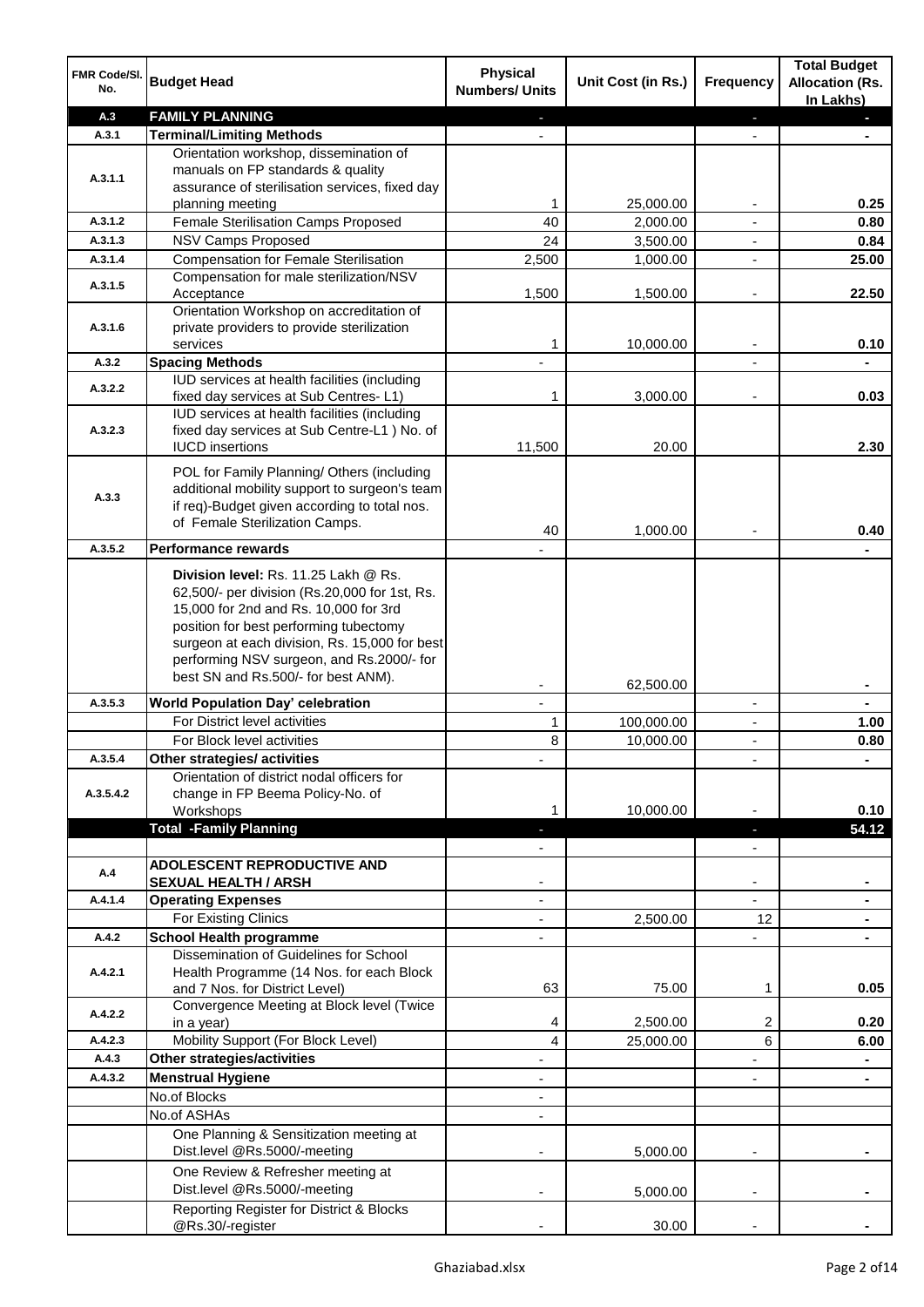| FMR Code/SI.<br>No. | <b>Budget Head</b>                                                                                                                                         | <b>Physical</b><br><b>Numbers/ Units</b> | Unit Cost (in Rs.) | Frequency      | <b>Total Budget</b><br><b>Allocation (Rs.</b><br>In Lakhs) |
|---------------------|------------------------------------------------------------------------------------------------------------------------------------------------------------|------------------------------------------|--------------------|----------------|------------------------------------------------------------|
|                     | Reporting Register for ASHA @Rs.30/-registe                                                                                                                |                                          | 30.00              | $\overline{a}$ |                                                            |
|                     | Storage Almirahs for District & Blocks                                                                                                                     |                                          |                    |                |                                                            |
|                     | @Rs.5000/- Almirahs<br>2 Flex banner with hanging rod per                                                                                                  |                                          | 5,000.00           |                |                                                            |
|                     | block/Dist.@Rs.500/-banner                                                                                                                                 |                                          | 500.00             |                |                                                            |
|                     | <b>Sub-total ARSH</b>                                                                                                                                      |                                          |                    | J,             | 6.25                                                       |
|                     |                                                                                                                                                            |                                          |                    |                |                                                            |
| A.5                 | <b>URBAN RCH (focus on Urban slums)</b>                                                                                                                    |                                          |                    | J,             | a.                                                         |
| A.5.2               | Human Resource for Urban Health                                                                                                                            |                                          |                    |                |                                                            |
| A.5.2.1             | Doctors/Mos                                                                                                                                                | 10                                       | 36,000.00          | 6              | 21.60                                                      |
| A.5.2.4             | <b>ANM</b>                                                                                                                                                 | 10                                       | 9,900.00           | 6              | 5.94                                                       |
| A.5.2.5             | <b>Staff Nurse</b>                                                                                                                                         | 10                                       | 16,500.00          | 6              | 9.90                                                       |
| A.5.2.12            | Sweeper cum Choukidar                                                                                                                                      | 10                                       | 4,950.00           | 6              | 2.97                                                       |
| A.5.3               | Operating expenses for UHP and UHC                                                                                                                         |                                          |                    |                |                                                            |
|                     | Rent @7000/Month/Centre                                                                                                                                    | 10                                       | 7,000.00           | 6              | 4.20                                                       |
|                     | Telephone Bills @ 1000/Month/Centre                                                                                                                        | 10                                       | 1,000.00           | 6              | 0.60                                                       |
|                     | Electricity Bills @ 1500/Month/Centre                                                                                                                      | 10                                       | 1,500.00           | 6              | 0.90                                                       |
|                     | Contingency @ 500/Month/Centre                                                                                                                             | 10                                       | 500.00             | 6              | 0.30                                                       |
|                     | <b>Total- Urban Health</b>                                                                                                                                 |                                          |                    | п              | 46.41                                                      |
|                     |                                                                                                                                                            |                                          |                    |                |                                                            |
| A.7                 | <b>PNDT Activities</b>                                                                                                                                     |                                          |                    |                |                                                            |
| A.7.1               | <b>Support to PC-PNDT Cells</b>                                                                                                                            |                                          |                    |                |                                                            |
|                     | <b>Divisional Level</b>                                                                                                                                    | $\overline{\phantom{a}}$                 |                    |                |                                                            |
|                     | Remuneration of Data Assistant (At Each<br>Division PC-PNDT Cell)                                                                                          |                                          | 17,000.00          | 12             |                                                            |
|                     | Contingency for the operation of cell @<br>Rs.20000/-                                                                                                      |                                          | 20,000.00          | 1              |                                                            |
|                     | One time office setup cost @ Rs.100000/-                                                                                                                   | $\blacksquare$                           | 100,000.00         | 1              |                                                            |
|                     | <b>District Level</b>                                                                                                                                      |                                          |                    |                |                                                            |
|                     | Remuneration of Data Entry Operator (At<br>Each District PC-PNDT Cell)                                                                                     | 1                                        | 10,000.00          | 12             | 1.20                                                       |
|                     | Contingency for the operation of cell @<br>Rs.20000/-                                                                                                      | 1                                        | 20,000.00          | 1              | 0.20                                                       |
|                     | One time office setup cost @ Rs. 50000/-                                                                                                                   | $\mathbf{1}$                             | 50,000.00          | $\mathbf{1}$   | 0.50                                                       |
| A.7.2               | <b>Other PNDT activities</b>                                                                                                                               |                                          |                    |                | $\blacksquare$                                             |
| A.7.2.3             | Visit of division level inspection committees (<br>TA/DA of Additional Director will be incurred<br>from this amount) @ Rs.30000 for 10 visit in<br>a year |                                          | 3,000.00           | 10             |                                                            |
| A.7.2.8             | Orientation of members of the district<br>advisory committees at Division Levels (No.<br>of Workshops)                                                     | ٠                                        | 25,000.00          | 1              |                                                            |
| A.7.2.10            | District Level Sensitization (No. of<br>Workshops)                                                                                                         | 1                                        | 10,000.00          |                | 0.10                                                       |
|                     | <b>Total-PC-PNDT</b>                                                                                                                                       |                                          |                    |                | 2.00                                                       |
| A.8                 | <b>Human Resources</b>                                                                                                                                     |                                          |                    | ٠              | $\blacksquare$                                             |
| A.8.1               | <b>Contractual Staff &amp; Services</b>                                                                                                                    |                                          |                    |                |                                                            |
| A.8.1.1.1.f         | Honoraria for ANMs at Sub Centres                                                                                                                          | 25                                       | 10,000.00          | 6              | 15.00                                                      |
| A.8.1.1.2.f         | Honoraria for Staff Nurses - SNCU                                                                                                                          |                                          | 16,500.00          | 6              |                                                            |
| A.8.1.1.2.f         | Honoraria for Staff Nurses -NRC                                                                                                                            | $\overline{\phantom{a}}$                 | 16,500.00          | 6              | $\blacksquare$                                             |
| A.8.1.2.1           | Honoraria for Laboratory Technicians                                                                                                                       | 7                                        | 11,880.00          | 6              | 4.99                                                       |
| A.8.1.3.5.d         | Honoraria for Paediatricians- Child Health                                                                                                                 | L,                                       | 48,000.00          | 6              | $\blacksquare$                                             |
| A.8.1.3.7           | Honoraria for Dental Doctors                                                                                                                               | $\overline{\phantom{0}}$                 | 35,000.00          | 6              | $\blacksquare$                                             |
| A.8.1.5.8           | Honoraria for M.O.(Training Coordinators for<br>training NRCs/SNCUs)                                                                                       |                                          | 36,000.00          | 6              |                                                            |
| A.8.1.7.2           | Honoraria for X-Ray Technicians                                                                                                                            | 1                                        | 11,800.00          | 6              | 0.71                                                       |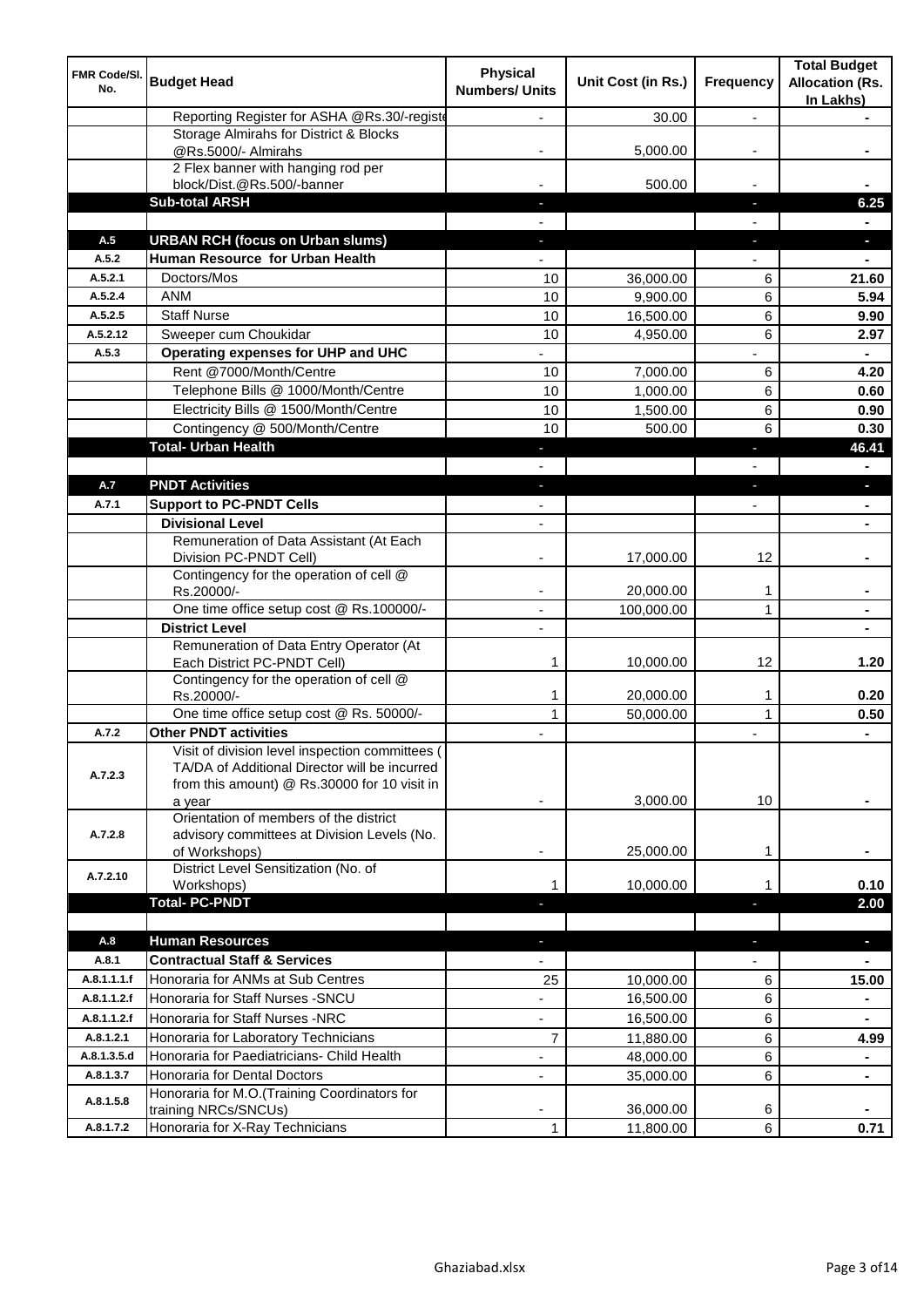| <b>FMR Code/SI.</b><br>No. | <b>Budget Head</b>                                                             | <b>Physical</b><br><b>Numbers/ Units</b> | Unit Cost (in Rs.) | Frequency                | <b>Total Budget</b><br><b>Allocation (Rs.</b><br>In Lakhs) |
|----------------------------|--------------------------------------------------------------------------------|------------------------------------------|--------------------|--------------------------|------------------------------------------------------------|
| A.8.1.7.4                  | <b>School Health Teams (Exclusively for SH)</b>                                |                                          |                    | $\overline{\phantom{a}}$ |                                                            |
| A.8.1.7.4.a                | <b>Honoraria for Medical Officers</b>                                          |                                          |                    |                          |                                                            |
|                            | No. of MBBS Doctors-Existing                                                   |                                          | 36,000.00          | 6                        |                                                            |
|                            | No. of MBBS Doctors-New                                                        | 4                                        | 36,000.00          | 2                        | 2.88                                                       |
|                            | No. of BDS Doctors-Existing                                                    | 4                                        | 35,000.00          | 6                        | 8.40                                                       |
|                            | No. of AYUSH Doctors-Existing                                                  | 4                                        | 24,000.00          | 6                        | 5.76                                                       |
|                            | No. of AYUSH Doctors-New                                                       | 4                                        | 24,000.00          | 2                        | 1.92                                                       |
| A.8.1.7.4.b                | <b>Honoraria for Physiotherapists</b>                                          | 3                                        | 11,880.00          | 6                        | 2.14                                                       |
| A.8.1.7.4.c                | <b>Honoraria for Dental Hygienists</b>                                         | $\overline{c}$                           | 11,880.00          | 6                        | 1.43                                                       |
| A.8.1.7.4.d                | <b>Honoraria for Ophthalmic Assistants</b>                                     | 3                                        | 11,880.00          | 6                        | 2.14                                                       |
|                            | Honoraria for Staff Nurses/GNMs-Existing                                       | 5                                        | 16,500.00          | 6                        | 4.95                                                       |
| A.8.1.7.4.e                | Honoraria for Staff Nurses/GNMs-New                                            |                                          | 16,500.00          | 2                        |                                                            |
|                            | Honoraria for ANMs-Existing                                                    | 3                                        | 10,000.00          | 6                        | 1.80                                                       |
| A.8.1.7.4.g                | Honoraria for ANMs-New                                                         |                                          | 10,000.00          | 2                        |                                                            |
|                            | Honoraria for FP Counsellors(@ Rs.9300/-                                       |                                          |                    |                          |                                                            |
| A.8.1.7.5.1                | (Rs.9000/-Honoraria and 300/-for                                               |                                          |                    |                          |                                                            |
|                            | communication support)                                                         | 1                                        | 9,300.00           | 6                        | 0.56                                                       |
| A.8.1.7.5.2                | <b>Honoraria for ARSH Counsellors</b>                                          | $\blacksquare$                           | 12,000.00          | 6                        | $\blacksquare$                                             |
| A.8.1.7.5.4                | <b>Honoraria for Nutritionist-NRC</b>                                          | $\overline{\phantom{a}}$                 | 15,000.00          | 6                        | $\blacksquare$                                             |
|                            | <b>Honoraria for Staff under Routine</b>                                       |                                          |                    |                          |                                                            |
|                            | Immunization                                                                   |                                          |                    |                          |                                                            |
|                            | Refrigerator Mechanics-District Level                                          |                                          | 16,500.00          | 6                        |                                                            |
| A.8.1.7.7                  | Cold Chain Handlers-District Level                                             | 1                                        | 9,900.00           | 6                        | 0.59                                                       |
|                            | Vaccine Store Keepers-Division Level                                           |                                          | 22,000.00          | 6                        |                                                            |
|                            | Refrigerator Mechanics-Division Level                                          |                                          | 16,500.00          | 6                        |                                                            |
|                            | Vaccine Van Drivers-Division Level                                             |                                          | 16,500.00          | 6                        | $\blacksquare$                                             |
|                            | Cold Chain Handlers-Division Level                                             |                                          | 9,900.00           | 6                        |                                                            |
| A.8.1.9                    | <b>Honoraria for Data Entry Operators</b>                                      | 3                                        | 8,800.00           | 6                        | 1.58                                                       |
| A.8.1.11.f                 | <b>Honoraria for Caretakers-NRC</b>                                            |                                          | 4,000.00           | 6                        |                                                            |
| A.8.1.11.f                 | <b>Honoraria for Cooks-NRC</b>                                                 |                                          | 5,000.00           | 6                        |                                                            |
|                            | <b>TOTAL - HUMAN RESOURCE</b>                                                  |                                          |                    |                          | 54.85                                                      |
|                            | <b>TRAINING</b>                                                                |                                          |                    |                          |                                                            |
| A.9                        |                                                                                | ٠                                        |                    | ٠                        | п                                                          |
|                            |                                                                                |                                          |                    |                          |                                                            |
| A.9.3<br>A.9.3.1           | <b>Maternal Health Training</b>                                                |                                          |                    |                          |                                                            |
|                            | <b>Skilled Attendance at Birth / SBA</b>                                       | $\overline{\phantom{a}}$                 |                    | $\overline{\phantom{a}}$ | $\blacksquare$                                             |
| A.9.3.1.1                  | Setting up of SBA Training Centres                                             | 1                                        | 25,000.00          | ٠                        | 0.25                                                       |
| A.9.3.1.4                  | <b>Training of Staff Nurses in SBA</b><br>Total Batches to be conducted (4 Per | $\overline{\phantom{0}}$                 |                    | $\overline{\phantom{a}}$ |                                                            |
|                            | Batch)@ Rs.103300/ Batch                                                       | 6                                        | 103,300.00         | ٠                        | 6.20                                                       |
| A.9.3.4                    | <b>Safe Abortion Services Training</b>                                         |                                          |                    |                          |                                                            |
|                            | Training of Medical Officers in safe                                           |                                          |                    |                          |                                                            |
|                            | abortion                                                                       |                                          |                    |                          |                                                            |
| A.9.3.4.2                  | Total Batches to be conducted @ Rs.52000                                       |                                          |                    |                          |                                                            |
|                            | /batch                                                                         | 1                                        | 52,000.00          |                          | 0.52                                                       |
| A.9.3.5                    | RTI / STI Training                                                             | ä,                                       |                    | $\blacksquare$           | $\blacksquare$                                             |
|                            | Training of Medical Officers in RTI/STI                                        | $\overline{\phantom{a}}$                 |                    | ٠                        | $\blacksquare$                                             |
| A.9.3.5.3                  | Total Batches to be conducted @ Rs.72600                                       |                                          |                    |                          |                                                            |
|                            | /batch                                                                         | 2                                        | 72,600.00          |                          | 1.45                                                       |
|                            | Sub Total - Maternal Health Training                                           |                                          |                    |                          | 8.42                                                       |
|                            |                                                                                |                                          |                    |                          |                                                            |
| A.9.5                      | <b>Child Health Training</b>                                                   |                                          |                    |                          | ٠                                                          |
| A.9.5.2.2                  | <b>F-IMNCI Training for Medical Officers</b>                                   |                                          |                    |                          |                                                            |
|                            | <b>Total Training Load</b>                                                     |                                          |                    |                          |                                                            |
|                            | <b>Batch Size/Participants</b>                                                 | 16                                       |                    |                          |                                                            |
|                            | No. of Batches                                                                 | ٠                                        | 212,900.00         | ۰                        | $\blacksquare$                                             |
|                            | Total Batches to be observed(25% of                                            |                                          |                    |                          |                                                            |
|                            | organized batches)                                                             |                                          | 7,500.00           |                          |                                                            |
| A.9.5.2.3                  | <b>F-IMNCI Training for Staff Nurses</b>                                       |                                          |                    | $\overline{\phantom{a}}$ |                                                            |
|                            | <b>Total Training Load</b>                                                     | $\overline{\phantom{a}}$                 |                    |                          |                                                            |
|                            | <b>Batch Size/Participants</b>                                                 |                                          |                    |                          |                                                            |
|                            | No. of Batches                                                                 |                                          | 206,900.00         |                          |                                                            |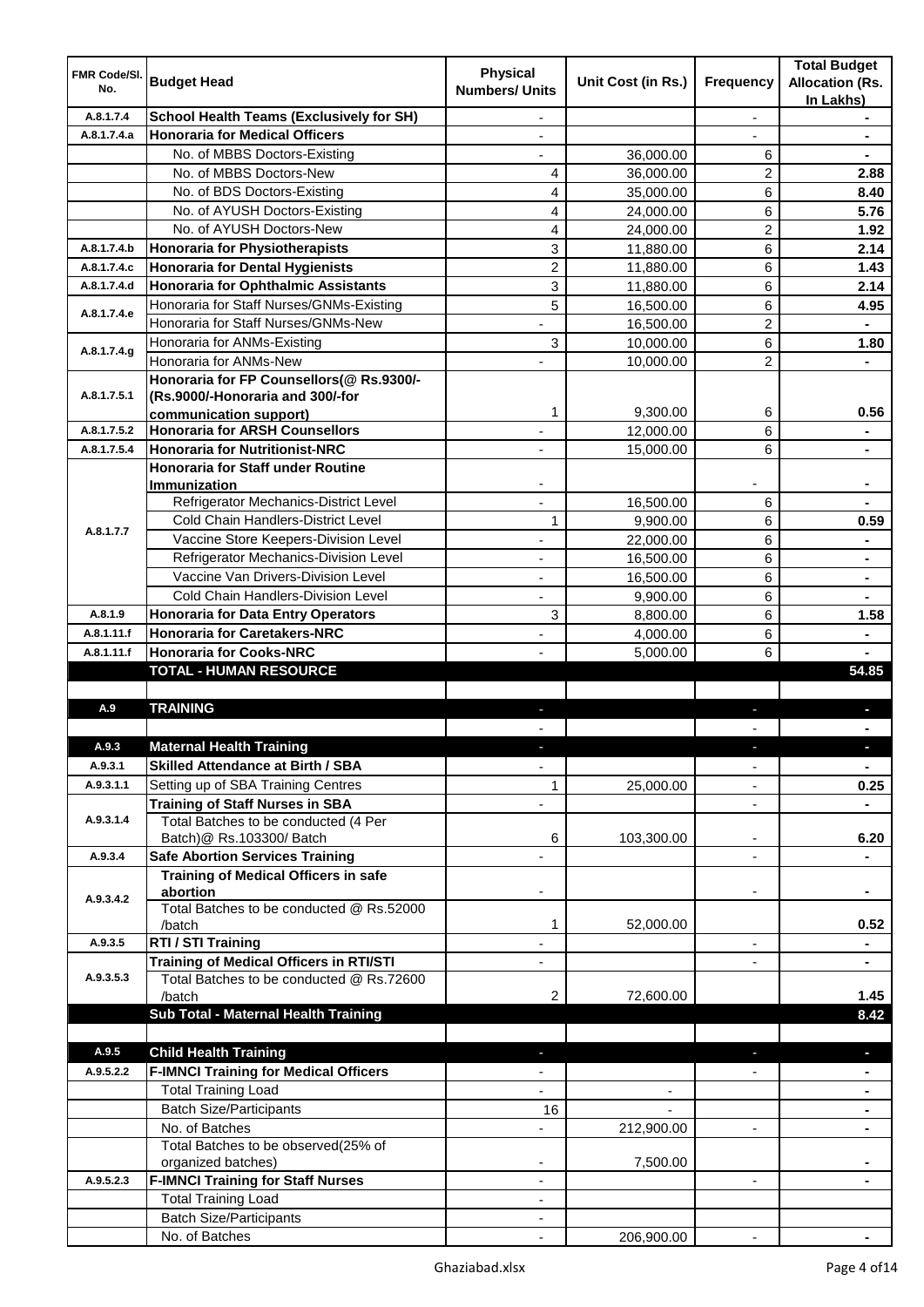| <b>FMR Code/SI.</b><br>No. | <b>Budget Head</b>                                                                      | <b>Physical</b><br><b>Numbers/ Units</b> | Unit Cost (in Rs.) | Frequency                | <b>Total Budget</b><br><b>Allocation (Rs.</b><br>In Lakhs) |
|----------------------------|-----------------------------------------------------------------------------------------|------------------------------------------|--------------------|--------------------------|------------------------------------------------------------|
|                            | Total Batches to be observed(25% of<br>organized batches)                               |                                          | 7,500.00           |                          |                                                            |
| A.9.5.5.2.a                | <b>IMNCI Plus(CCSP)-10 Days TOT for</b>                                                 |                                          |                    |                          |                                                            |
|                            | <b>Physicians</b>                                                                       |                                          |                    |                          |                                                            |
|                            | <b>Total Training Load</b>                                                              |                                          |                    |                          |                                                            |
|                            | <b>Batch Size/Participants</b><br>No. of Batches                                        | 24                                       |                    |                          |                                                            |
|                            | Total Batches to be observed(25% of                                                     |                                          | 576,300.00         |                          |                                                            |
|                            | organized batches)                                                                      |                                          | 11,000.00          |                          |                                                            |
|                            | Sub Total- Child Health Training                                                        |                                          |                    |                          |                                                            |
|                            |                                                                                         |                                          |                    |                          |                                                            |
| A.9.7                      | Adolescent Reproductive and Sexual Health/                                              |                                          |                    |                          |                                                            |
|                            | <b>ARSH Training</b>                                                                    |                                          |                    |                          |                                                            |
| A.9.7.4                    | <b>ARSH training for ANMs/LHVs</b><br>Total Batches to be conducted@ Rs.71000/          |                                          |                    |                          |                                                            |
|                            | Batch                                                                                   | 3                                        | 71,000.00          |                          | 2.13                                                       |
|                            | <b>Sub Total- ARSH Training</b>                                                         |                                          |                    |                          | 2.13                                                       |
|                            |                                                                                         |                                          |                    |                          |                                                            |
| A.9.8.4.2                  | <b>Clinical Establishment Act</b>                                                       | 1                                        | 798,000.00         | $\overline{a}$           | 7.98                                                       |
|                            |                                                                                         |                                          |                    |                          |                                                            |
|                            | <b>TOTAL - Training</b>                                                                 |                                          |                    |                          | 18.53                                                      |
|                            |                                                                                         |                                          |                    |                          |                                                            |
| A.10                       | PROGRAMME MANAGEMENT                                                                    |                                          |                    |                          | a.                                                         |
| A.10.2                     | <b>District Programme Management Support</b>                                            |                                          |                    |                          |                                                            |
|                            | Unit                                                                                    |                                          |                    |                          |                                                            |
|                            | <b>Contractual Staffs for DPMSU</b>                                                     |                                          |                    |                          |                                                            |
| A.10.2.1                   | Honoraria for District Programme Manager                                                | 1                                        | 32,700.00          | 6                        | 1.96                                                       |
| A.10.2.2                   | Honoraria for District Accounts Manager<br>Honoraria for District Data Manager(District | $\mathbf{1}$                             | 26,650.00          | 6                        | 1.60                                                       |
| A.10.2.3                   | Data cum Account Assistant)                                                             | 1                                        | 18,150.00          | 6                        | 1.09                                                       |
| A.10.2.7                   | Honoraria for Office Assistant                                                          | 1                                        | 7,000.00           | 6                        | 0.42                                                       |
| A.10.2.8.1                 | Operational Expenses for DPMU unit                                                      | 1                                        | 75,000.00          | 6                        | 4.50                                                       |
| A.10.2.8.2                 | Honoraria for District Community Process                                                |                                          |                    |                          |                                                            |
|                            | Manager                                                                                 | 1                                        | 26,650.00          | 6                        | 1.60                                                       |
|                            | <b>Sub Total - DPMU</b>                                                                 |                                          |                    |                          | 11.17                                                      |
|                            |                                                                                         |                                          |                    |                          |                                                            |
| A.10.3                     | <b>Block Programme Management Unit (BPMU)</b>                                           | $\overline{\phantom{a}}$                 |                    | $\overline{\phantom{a}}$ | $\blacksquare$                                             |
| A.10.3.1                   | Honoraria for Block Programme Managers                                                  | 4                                        | 20,000.00          | 6                        | 4.80                                                       |
| A.10.3.2                   | Honoraria for Block Accounts Managers                                                   | 4                                        | 10,000.00          | 6                        | 2.40                                                       |
|                            | <b>Sub Total - DPMU</b>                                                                 | ◆                                        |                    | ٠                        | 7.20                                                       |
| A.10.6                     | <b>Concurrent Audit System</b>                                                          |                                          |                    | $\overline{\phantom{0}}$ | $\blacksquare$                                             |
|                            | Budget For Block Units(Rs. 1500 per                                                     |                                          |                    |                          |                                                            |
|                            | Block/Quarter)                                                                          | 4                                        | 1,500.00           | 4                        | 0.24                                                       |
|                            | Budget For District (District HO Rs.                                                    |                                          |                    |                          |                                                            |
|                            | 4500/Month)                                                                             |                                          | 4,500.00           | 12                       | 0.54                                                       |
|                            | <b>Sub Total - Concurrent Audit</b>                                                     |                                          |                    |                          | 0.78                                                       |
|                            |                                                                                         |                                          |                    |                          |                                                            |
| A.10.7                     | <b>Mobility Support, Field Visits</b><br>Mobility Support-DPMU/District (2 Vehicles per |                                          |                    | $\overline{a}$           | ä,                                                         |
| A.10.7.2                   | District per month)                                                                     | 2                                        | 25,000.00          | 12                       | 6.00                                                       |
| A.10.7.3                   | Mobility Support-BPMU/Block (1 Vehicle per<br>District per Month)                       | 4                                        | 25,000.00          | 12                       | 12.00                                                      |
| A.10.7.4.1                 | Mobility Support for Div.PMU Division & AD<br>Offices( 1 vehicle per Division)          |                                          | 25,000.00          | 12                       |                                                            |
|                            | Sub Total - Mobility Support, Field Visits                                              |                                          |                    |                          | 18.00                                                      |
|                            |                                                                                         |                                          |                    |                          |                                                            |
|                            | <b>TOTAL - Programme Management</b>                                                     |                                          |                    |                          | 37.15                                                      |
|                            |                                                                                         |                                          |                    |                          |                                                            |
|                            | <b>GRAND TOTAL- RCH FLEXIPOOL</b>                                                       |                                          |                    |                          | 852.87                                                     |
|                            |                                                                                         |                                          |                    |                          |                                                            |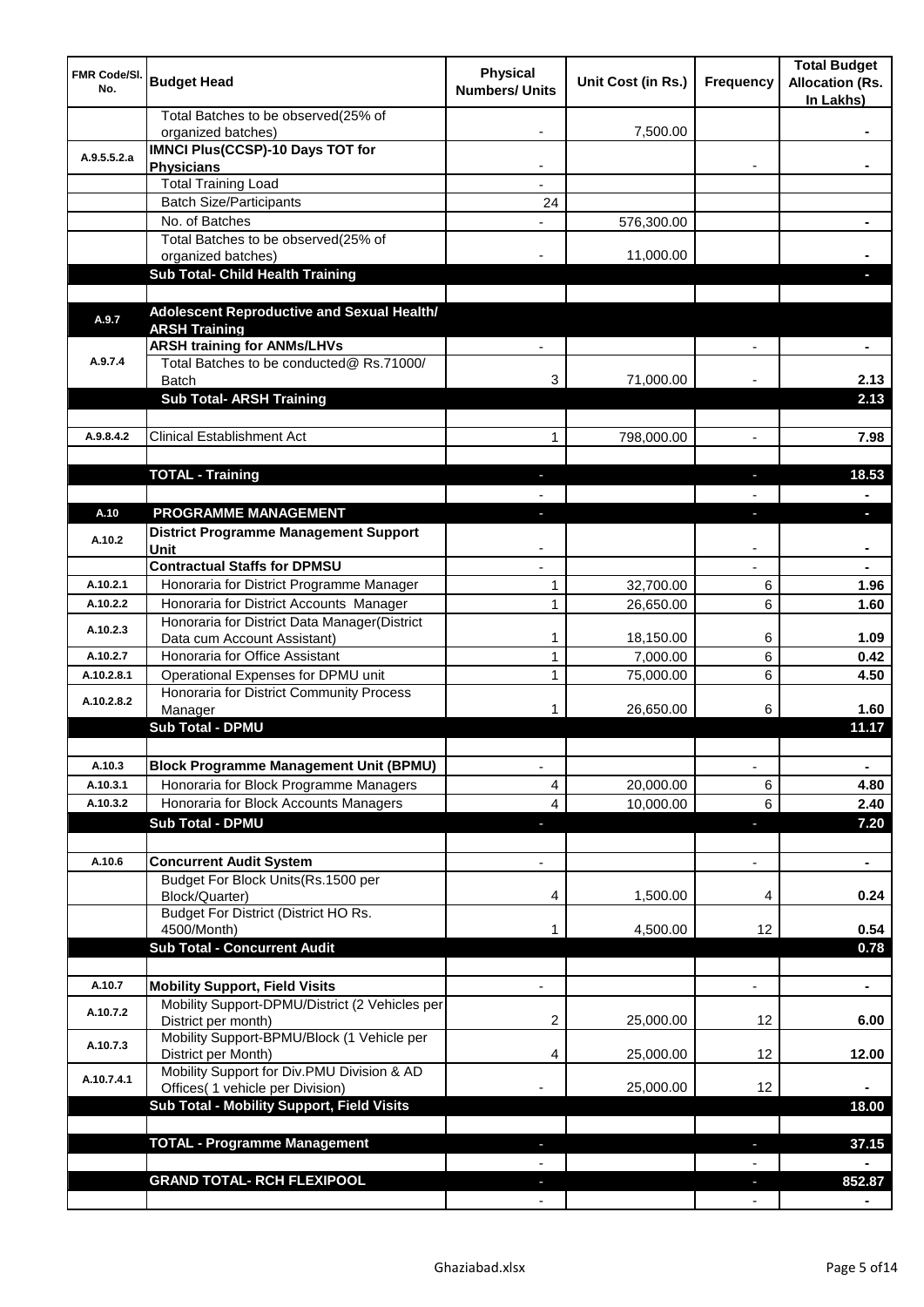| FMR Code/SI.<br>No.     | <b>Budget Head</b>                                                                                                                                           | <b>Physical</b><br><b>Numbers/ Units</b> | Unit Cost (in Rs.) | <b>Frequency</b> | <b>Total Budget</b><br><b>Allocation (Rs.</b><br>In Lakhs) |
|-------------------------|--------------------------------------------------------------------------------------------------------------------------------------------------------------|------------------------------------------|--------------------|------------------|------------------------------------------------------------|
| B                       | <b>MISSION FLEXIPOOL</b>                                                                                                                                     |                                          |                    | r                |                                                            |
| <b>B1</b>               | <b>ASHA</b>                                                                                                                                                  |                                          |                    |                  |                                                            |
| B1.1.1.4.2              | ASHA State Trainers - TOT (Module VI&VII)-                                                                                                                   |                                          |                    |                  |                                                            |
|                         | National Level-Cost of TA/DA                                                                                                                                 |                                          | 15,000.00          |                  |                                                            |
| B1.1.3.3                | <b>Incentive for FP</b>                                                                                                                                      |                                          |                    |                  |                                                            |
| B <sub>1.1</sub> .3.3.1 | Incentive for ASHA @ Rs. 1000 if a couple<br>adopts permanent methods after 02<br>children(Assumed that 15.56 % clients<br>adopts permanent methods after 02 |                                          |                    |                  |                                                            |
|                         | children).                                                                                                                                                   | 622                                      | 1,000.00           |                  | 6.22                                                       |
| B1.1.3.5                | Other incentive                                                                                                                                              |                                          |                    |                  |                                                            |
| B1.1.3.5.1              | On taking Complicated On pregnancy cases<br>or New born cases to the health facility<br>@Rs.150/- case (up to 3 cases/year)                                  | 688                                      | 150.00             | 3                | 3.10                                                       |
|                         | Birth & Death Registration (For 30 birth & 9                                                                                                                 |                                          |                    |                  |                                                            |
| B1.1.3.5.3              | deaths/ASHA) -Amount Approved 90% Only                                                                                                                       |                                          |                    |                  |                                                            |
|                         |                                                                                                                                                              | 688                                      | 180.00             |                  | 1.11                                                       |
|                         | TA/DA for attending Monthly Meetings                                                                                                                         |                                          |                    |                  |                                                            |
| B1.1.3.5.5              | @Rs.100/Meeting - Amount Approved 90%                                                                                                                        |                                          |                    |                  |                                                            |
|                         | Only<br>Maternal Death Audit Information                                                                                                                     | 688                                      | 100.00             | 12               | 7.43                                                       |
| B1.1.3.5.6              | (@Rs.200/Case)-Amount Approved 50%                                                                                                                           |                                          |                    |                  |                                                            |
|                         | Only                                                                                                                                                         | 136                                      | 200.00             |                  | 0.14                                                       |
|                         | Incentives to ASHA Sangini(@Rs.150 for                                                                                                                       |                                          |                    |                  |                                                            |
| B1.1.3.5.12             | one field visit and 20 visits per month)                                                                                                                     | ۰                                        | 3,000.00           | 10               | ۰                                                          |
| B1.1.3.6                | <b>Other Activities</b>                                                                                                                                      | $\overline{\phantom{a}}$                 |                    |                  | $\blacksquare$                                             |
| B1.1.3.6.1              | ASHA Divas/Annual ASHA Samellan-                                                                                                                             |                                          |                    |                  |                                                            |
|                         | (Amount Approved 70% Only)                                                                                                                                   | 688                                      | 250.00             |                  | 1.20                                                       |
|                         | <b>ASHA Payment Voucher</b>                                                                                                                                  | 688                                      | 25.00              |                  | 0.17                                                       |
| B1.1.3.6.3              | <b>ASHA Master Payment Register</b>                                                                                                                          | 4                                        | 150.00             |                  | 0.01                                                       |
|                         | <b>ASHA Sangini Format</b>                                                                                                                                   | 34                                       | 50.00              |                  | 0.02                                                       |
| B1.1.4                  | Awards to ASHA's/Link workers                                                                                                                                | 4                                        | 5,000.00           | $\overline{a}$   | 0.20                                                       |
| B1.1.5                  | <b>ASHA Resource Centre/ASHA Mentoring</b><br>Group                                                                                                          |                                          |                    |                  | $\blacksquare$                                             |
| B1.1.5.4                | Mobility Costs ASHA Mentoring Group for<br>district*4 meetings@Rs.2500/meeting                                                                               | 4                                        | 2,500.00           |                  | 0.10                                                       |
|                         | <b>Sub Total - ASHA</b>                                                                                                                                      |                                          |                    |                  | 19.70                                                      |
|                         |                                                                                                                                                              |                                          |                    |                  |                                                            |
| <b>B2</b>               | <b>Untied Funds</b>                                                                                                                                          | ٠                                        |                    | J,               | $\blacksquare$                                             |
|                         | No. of CHCs/SDH and Amount Approved 71%                                                                                                                      |                                          |                    |                  |                                                            |
| <b>B2.1</b>             | Only                                                                                                                                                         | 5                                        | 50,000.00          | 1                | 1.78                                                       |
| <b>B2.2</b>             | No. of PHCs and Amount Approved 93% Only                                                                                                                     | 16                                       | 25,000.00          | 1                | 3.72                                                       |
| <b>B2.3</b>             | No. of Sub Centres and Amount Approved<br>46% Only                                                                                                           | 145                                      | 10,000.00          | 1                | 6.67                                                       |
| <b>B2.4</b>             | No. of VHNSCs and Amount Approved 36%<br>Only                                                                                                                | 151                                      | 10,000.00          | 1                | 5.44                                                       |
|                         | <b>Sub Total - Untied Funds</b>                                                                                                                              |                                          |                    |                  | 17.60                                                      |
|                         |                                                                                                                                                              |                                          |                    |                  |                                                            |
| <b>B.3</b>              | <b>Annual Maintenance Grants</b>                                                                                                                             |                                          |                    |                  |                                                            |
|                         |                                                                                                                                                              |                                          |                    |                  |                                                            |
| <b>B3.1</b>             | No. of CHCs and Amount Approved 70% Only                                                                                                                     | 5                                        | 100,000.00         | 1                | 3.50                                                       |
| <b>B3.2</b>             | No. of PHCs and Amount Approved 69% Only                                                                                                                     | 16                                       | 50,000.00          | 1                | 5.52                                                       |
| <b>B3.3</b>             | No. of Sub Centres and Amount Approved<br>49% Only                                                                                                           | 92                                       | 10,000.00          | 1                | 4.51                                                       |
|                         | <b>Sub Total - AMG</b>                                                                                                                                       | E.                                       |                    | a,               | 13.53                                                      |
|                         |                                                                                                                                                              |                                          |                    |                  |                                                            |
| <b>B.6</b>              | <b>Corpus Grants to HMS/RKS</b>                                                                                                                              |                                          |                    |                  | $\blacksquare$                                             |
| B6.1                    | District Hospitals (DH+DWH)                                                                                                                                  | 3                                        |                    |                  |                                                            |
|                         | Amount Approved for District Hospitals                                                                                                                       |                                          |                    |                  | 9.13                                                       |
|                         |                                                                                                                                                              |                                          |                    |                  |                                                            |
| B6.2                    | No. of CHCs and Amount Approved 90% Only                                                                                                                     | 5                                        | 100,000.00         | 1                | 4.50                                                       |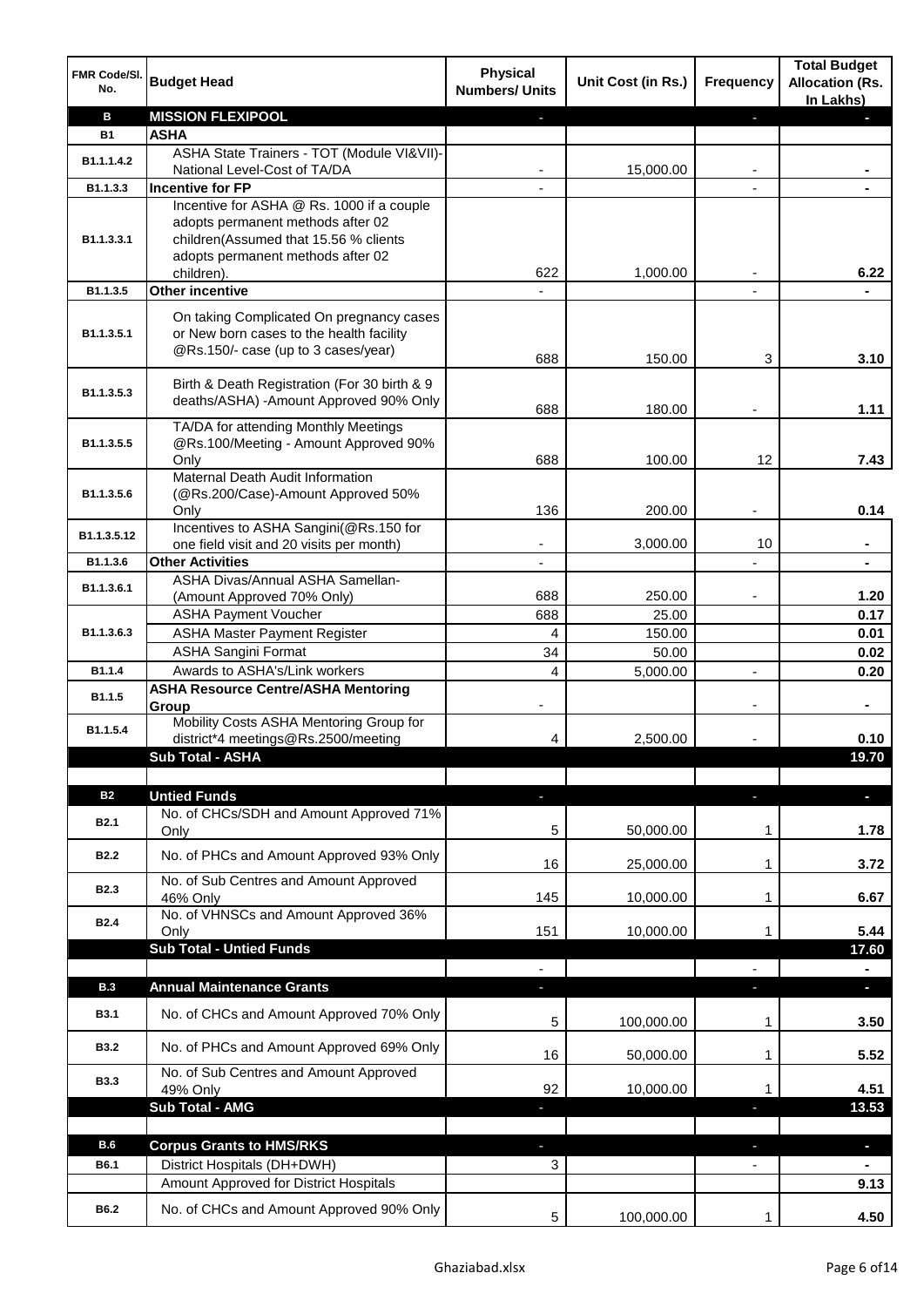| <b>FMR Code/SI.</b><br>No.  | <b>Budget Head</b>                                                                                   | <b>Physical</b><br><b>Numbers/ Units</b> | Unit Cost (in Rs.) | <b>Frequency</b>  | <b>Total Budget</b><br><b>Allocation (Rs.</b><br>In Lakhs) |
|-----------------------------|------------------------------------------------------------------------------------------------------|------------------------------------------|--------------------|-------------------|------------------------------------------------------------|
| B6.3                        | No. of PHCs and Amount Approved 90% Only                                                             | 16                                       | 50,000.00          | 1                 | 7.20                                                       |
|                             | <b>Sub Total - HMS/RKS</b>                                                                           | ٠                                        |                    | J,                | 20.83                                                      |
|                             |                                                                                                      |                                          |                    |                   |                                                            |
| <b>B9</b>                   | <b>Mainstreaming of AYUSH</b>                                                                        | J,                                       |                    | T                 | o.                                                         |
| B.9.1                       | <b>Medical Officers (Only AYUSH)</b>                                                                 |                                          |                    |                   |                                                            |
| B.9.1.1                     | <b>Contractual Medical Officers</b>                                                                  | 25                                       | 24,000.00          | 6                 | 36.00                                                      |
| <b>B.9.2</b>                | <b>AYUSH Pharmacists</b>                                                                             | 4                                        | 9,000.00           | 6                 | 2.16                                                       |
|                             | <b>Sub Total (AYUSH)</b>                                                                             | J,                                       |                    | J,                | 38.16                                                      |
|                             |                                                                                                      |                                          |                    |                   |                                                            |
| <b>B10</b><br><b>B.10.2</b> | <b>IEC-BCC Activities</b><br><b>Implementation of BCC/IEC Activities at</b><br>district level        |                                          |                    | ı.                | н<br>5.00                                                  |
| B.10.5.2                    | Printing of WIFS Cards, Referral Slips, etc                                                          |                                          |                    | $\blacksquare$    |                                                            |
|                             | WIFS Cards for School Children(No. of Cards)                                                         | 14,218                                   | 4.00               |                   | 0.57                                                       |
|                             | Sub Total (IEC/BCC)                                                                                  |                                          |                    | ı                 | 5.57                                                       |
|                             |                                                                                                      |                                          |                    |                   |                                                            |
| <b>B15</b>                  | <b>Planning, Implementation and Monitoring</b>                                                       |                                          |                    |                   |                                                            |
| B15.2                       | <b>Quality Assurance</b>                                                                             |                                          |                    |                   |                                                            |
| B15.2.2                     | <b>Quality Assurance Committees</b>                                                                  | $\overline{\phantom{a}}$                 |                    |                   |                                                            |
|                             | <b>Division Level</b>                                                                                | $\blacksquare$                           |                    |                   | $\blacksquare$                                             |
|                             | One time establishment @ Rs. 1.00 Lakh/<br>Division (Amount Approved 50% Only)                       |                                          | 100,000.00         | 1                 |                                                            |
|                             | Operational Expenses @Rs. 5000/month/<br>division (Amount Approved 50% Only)                         | $\overline{\phantom{a}}$                 | 5,000.00           | 12                |                                                            |
|                             | <b>District Level</b>                                                                                | $\overline{\phantom{a}}$                 |                    |                   |                                                            |
|                             | One time establishment @ Rs. 1.00 Lakh/<br>District (Amount Approved 50% Only)                       | 1                                        | 100,000.00         | 1                 | 0.50                                                       |
|                             | Operational Expenses @Rs. 5000/ Month/<br>District (Amount Approved 50% Only)                        | 1                                        | 5,000.00           | 12                | 0.30                                                       |
| B15.2.4                     | <b>Review meetings</b>                                                                               |                                          |                    | ٠                 |                                                            |
| B15.2.4.2                   | <b>Division Level</b>                                                                                |                                          |                    |                   |                                                            |
|                             | Review meetings @ Rs 10000/- per meeting<br>for 4 meeting per division (Amount Approved<br>50% Only) |                                          | 10,000.00          | 4                 |                                                            |
|                             | <b>District Level</b><br>Review meetings @ Rs 10000/- per meeting                                    |                                          |                    |                   |                                                            |
|                             | for 4 meeting per District (Amount Approved                                                          |                                          |                    |                   |                                                            |
|                             | 50% Only)                                                                                            | 1                                        | 10,000.00          | 4                 | 0.20                                                       |
| B15.2.5                     | <b>Other Block Level Activities</b>                                                                  |                                          |                    |                   |                                                            |
| B15.2.5.1                   | Block QA visioning meeting (Orienting<br><b>Block Officials on Facility Solutions Levels-</b>        |                                          |                    |                   |                                                            |
|                             | Amount Approved 50% Only)                                                                            | 1                                        | 35,000.00          | 1                 | 0.18                                                       |
| B15.2.5.2                   | Quality Management System (QMS) training<br>workshop -(Amount Approved 50% Only)                     | 1                                        | 100,000.00         | 1                 | 0.50                                                       |
|                             | <b>Sub Total - Quality Assurance</b>                                                                 |                                          |                    |                   | 1.68                                                       |
|                             |                                                                                                      |                                          |                    |                   | $\blacksquare$                                             |
| B15.3                       | <b>Monitoring and Evaluation</b>                                                                     |                                          |                    |                   |                                                            |
| B15.3.1.6.3                 | Honoraria of Data Entry Operators for MCTS                                                           | 4                                        | 11,000.00          | 6                 | 2.64                                                       |
| B15.3.2                     | <b>Computerization HMIS and E-governance</b>                                                         |                                          |                    |                   |                                                            |
|                             | HMIS Operational Cost (excluding HR & Trainings)-                                                    |                                          |                    |                   |                                                            |
|                             | Expenses for Internet @1500/month/<br>computer for 951 Nos                                           | 7                                        | 1,500.00           | 12                | 1.26                                                       |
|                             | Expenses for Internet Rs.750/pm/block<br>computer(new) for 820 Nos.                                  | 4                                        | 750.00             | $12 \overline{ }$ | 0.36                                                       |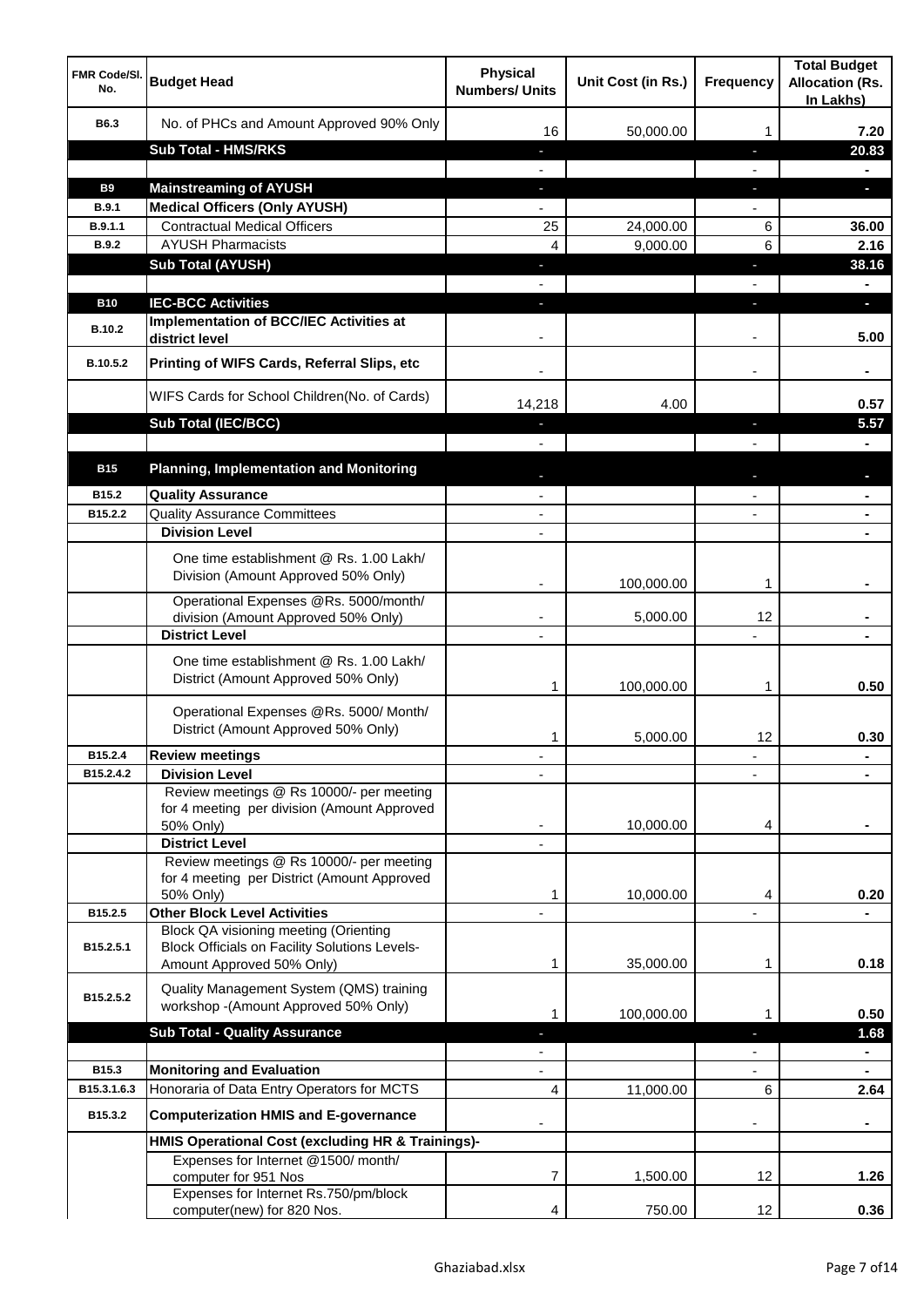| <b>FMR Code/SI.</b><br>No.   | <b>Budget Head</b>                                                                                        | <b>Physical</b><br><b>Numbers/ Units</b> | Unit Cost (in Rs.) | <b>Frequency</b>         | <b>Total Budget</b><br><b>Allocation (Rs.</b><br>In Lakhs) |
|------------------------------|-----------------------------------------------------------------------------------------------------------|------------------------------------------|--------------------|--------------------------|------------------------------------------------------------|
| B <sub>15</sub> , 3, 2, 1, a | Expenses for Internet Data Card<br>@Rs.750/pm/Computer (new) for 75 Nos.                                  | 1                                        | 750.00             | 12                       | 0.09                                                       |
|                              | Expenses for Internet Data Card<br>@Rs.750/pm/Computer (new) for 18 Nos.                                  |                                          | 750.00             | 12                       |                                                            |
| B15.3.2.1.d                  | Other Office and admin expenses                                                                           |                                          |                    |                          |                                                            |
| B15.3.2.1.d.2                | Maintenance of Computers/AMC/etc -HMIS<br>(Block -PHC/CHC,CH, CMF (M/F) Old<br>@Rs. 4000/unit for 951 no. | 7                                        | 4,000.00           | 1                        | 0.28                                                       |
| B15.3.2.1.d.3                | Purchase of computer consumables/Admin<br>Expenses @ Rs.1000.00 for 951 no.-Six<br>Months                 | 7                                        | 1,000.00           | 6                        | 0.42                                                       |
| B15.3.2.2.a                  | MCTS Operational Cost (excluding HR &<br>Trainings)                                                       |                                          |                    |                          |                                                            |
| B15.3.2.2.b                  | Procurement of<br>computers/Printers/Cartridges ,etc. -<br>@50,000.00/Computer Systems for 820 No.        | 4                                        | 50,000.00          | 1                        | 2.00                                                       |
| B15.3.2.2.d                  | Other Office and admin expenses<br>@12,000.00 per year -820 No.(New)                                      | 4                                        | 12,000.00          | 1                        | 0.48                                                       |
| B15.3.3                      | Other M & E Activities<br>Review Meetings for MCTS @ Rs                                                   |                                          |                    |                          |                                                            |
| B15.3.3.5                    | 4,000/meeting for 12 meetings                                                                             | 1                                        | 4,000.00           | 12                       | 0.48                                                       |
|                              | Sub Total - Monitoring and Evaluation                                                                     |                                          |                    |                          | 8.01                                                       |
| <b>B.16</b>                  | <b>PROCUREMENT</b>                                                                                        |                                          |                    | J,                       | a.                                                         |
| B <sub>16.1.1</sub>          | <b>Procurement of Equipments: MH</b>                                                                      |                                          |                    |                          |                                                            |
| B16.1.1.2                    | MVA / EVA Kits for Safe Abortion services                                                                 | 20                                       | 2,500.00           | $\overline{\phantom{a}}$ | 0.50                                                       |
| B16.1.6                      | <b>Equipments for ARSH/ School Health</b>                                                                 |                                          |                    | $\overline{a}$           | ۰                                                          |
| B16.1.6.1                    | Equipments for ARSH Clinics (New)                                                                         |                                          | 15,000.00          | 1                        | $\blacksquare$                                             |
|                              | <b>Sub Total (Procurement of Equipments)</b>                                                              |                                          |                    |                          | 0.50                                                       |
| B.16.2.1                     | Drugs & supplies for MH                                                                                   | $\blacksquare$                           |                    | $\blacksquare$           | ٠                                                          |
| B.16.2.1.2                   | Drugs for Safe Abortion (No. of MMA<br>estimated in year 2013-14)                                         | 664                                      | 200.00             |                          | 1.33                                                       |
| B.16.2.4                     | <b>Supplies for IMEP</b>                                                                                  |                                          |                    |                          | ۰                                                          |
| B.16.2.4.1                   | Bio-Medical Waste Management-District<br>level                                                            |                                          |                    |                          | 19.86                                                      |
| B.16.2.4.2                   | Bio-Medical Waste Management-CHC level                                                                    |                                          |                    | $\overline{\phantom{a}}$ | 6.29                                                       |
| B.16.2.4.3                   | Cleaning/Washing, House keeping and<br>Laundry Management - District Level                                |                                          |                    | $\blacksquare$           | 32.69                                                      |
| B.16.2.4.4                   | Cleaning/Washing, House keeping and<br>Laundry Management - CHC/PHC Level                                 |                                          |                    |                          | 9.79                                                       |
|                              | <b>ASHA Drug Kits</b>                                                                                     |                                          |                    |                          |                                                            |
| B.16.2.5.2                   | Drug Kit replenishment for ASHAs @ Rs.<br>300/ASHA                                                        | 516                                      | 300.00             |                          | 1.55                                                       |
| B.16.2.6                     | Drugs & supplies for WIFS                                                                                 |                                          |                    | $\overline{\phantom{a}}$ |                                                            |
|                              | For Govt. & Govt. aided Schools (Classes VI<br>to XII)                                                    |                                          |                    |                          |                                                            |
|                              | <b>Total Beneficiaries</b>                                                                                | 39,563                                   |                    |                          |                                                            |
| B.16.2.6.1                   | IFA Tables Required at District (Beneficiary*<br>52 Tabs)                                                 | 2,057,292                                | 0.12               | ٠                        | 2.47                                                       |
| B.16.2.6.2                   | Albendazole Tablets Required at District<br>(Beneficiary *2 Tabs)                                         | 79,127                                   | 1.00               |                          | 0.79                                                       |
| B.16.2.7                     | Drugs & Supplies under SHP                                                                                |                                          |                    |                          | ۰                                                          |
|                              | <b>For Aganwadi Centres</b>                                                                               |                                          |                    |                          | $\blacksquare$                                             |
|                              | Expected No. of Children at AWCs                                                                          | 26,350                                   |                    |                          | $\blacksquare$                                             |
|                              | No. of IFA Bottles (One bottle of 100<br>ml./child)                                                       | 26,350                                   | 10.00              |                          | 2.64                                                       |
|                              | Albendazole Tablets (2 tablets per Child)                                                                 | 52,700                                   | 1.00               |                          | 0.53                                                       |
|                              | For Primary Schools(For Govt. & Govt.<br>aided Schools Classes I to V)                                    |                                          |                    |                          |                                                            |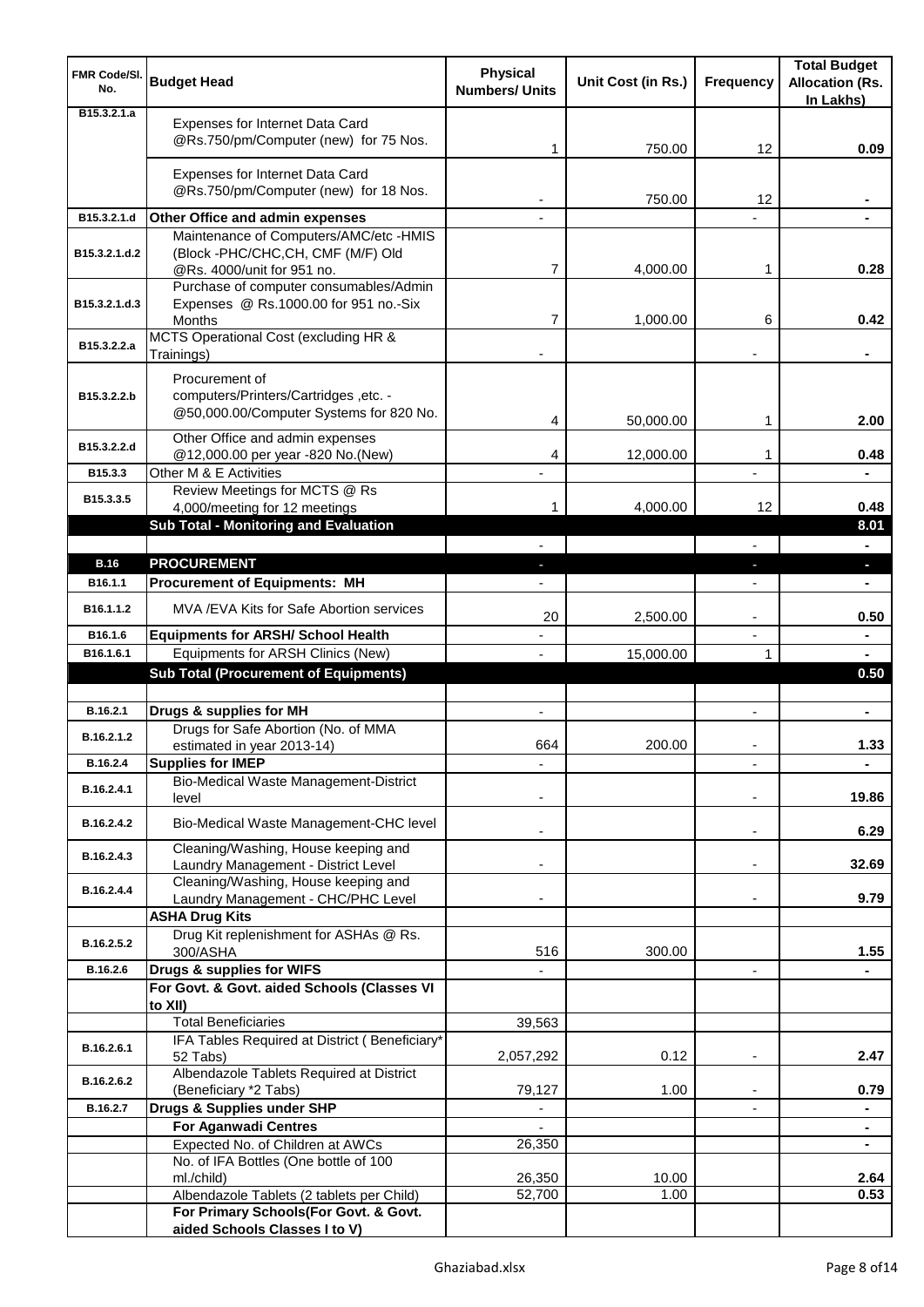| FMR Code/SI.<br>No. | <b>Budget Head</b>                                                                                                | <b>Physical</b><br><b>Numbers/ Units</b> | Unit Cost (in Rs.) | Frequency                | <b>Total Budget</b><br><b>Allocation (Rs.</b><br>In Lakhs) |
|---------------------|-------------------------------------------------------------------------------------------------------------------|------------------------------------------|--------------------|--------------------------|------------------------------------------------------------|
|                     | Expected No. of Children in Schools                                                                               | 72,742                                   |                    |                          |                                                            |
|                     | No. of Tablets Required at District (52 Tabs./<br>Beneficiary)                                                    | 3,782,559                                | 0.12               |                          | 4.54                                                       |
|                     | No. of Tablets Required at District (2 Tabs./<br>Beneficiary)                                                     | 145,483                                  | 1.00               |                          | 1.45                                                       |
|                     | <b>Medicines for Teams</b>                                                                                        |                                          |                    |                          |                                                            |
|                     | No. of Blocks                                                                                                     | 4                                        |                    |                          |                                                            |
|                     | First Time Medicines For Teams (2 Teams<br>in Each Block)                                                         | 8                                        | 18,000.00          |                          | 1.44                                                       |
|                     | Sub Total (Procurement of Drugs & Supplies)                                                                       |                                          |                    |                          | 85.37                                                      |
|                     |                                                                                                                   |                                          |                    |                          |                                                            |
| <b>B.17</b>         | <b>Drugs Warehouses/Logistics Management</b><br>Honoraria of Staff at Regional Drug                               |                                          |                    |                          |                                                            |
|                     | Warehouse                                                                                                         |                                          |                    |                          |                                                            |
|                     | Accountant                                                                                                        |                                          | 10,000.00          | 6                        |                                                            |
|                     | Computer Operator Cum Store Keeper                                                                                |                                          | 10,000.00          | 6                        |                                                            |
|                     | Fork-Lift Operator cum Mechanic                                                                                   |                                          | 6,500.00           | 6                        |                                                            |
| <b>B.17.1</b>       | Fourth class / Loader                                                                                             |                                          | 6,500.00           | 6                        |                                                            |
|                     |                                                                                                                   |                                          |                    |                          |                                                            |
|                     | Generator Operator cum Electrician                                                                                | ٠                                        | 5,000.00           | 6                        |                                                            |
|                     | Sweeper                                                                                                           | ٠                                        | 3,500.00           | 6                        | $\blacksquare$                                             |
|                     | <b>Armed Guards</b>                                                                                               | $\overline{\phantom{a}}$                 | 6,335.00           | 6                        | $\blacksquare$                                             |
|                     | <b>General Guards</b>                                                                                             | ÷,                                       | 5,157.00           | 6                        |                                                            |
|                     | Gardener                                                                                                          | ÷,                                       | 3,000.00           | 6                        | $\blacksquare$                                             |
|                     | Honoraria of Staff at District Drug<br>Warehouse                                                                  |                                          |                    |                          |                                                            |
|                     | Computer Operator Cum Store Keeper                                                                                | $\mathbf{1}$                             | 10,000.00          | 6                        | 0.60                                                       |
| <b>B.17.3</b>       | Generator Operator Cum Mechanic/Electricia                                                                        | $\mathbf{1}$                             | 5,000.00           | 6                        | 0.30                                                       |
|                     | Loader                                                                                                            | $\mathbf{1}$                             | 5,000.00           | 6                        | 0.30                                                       |
|                     | Choukidar                                                                                                         | $\mathbf{1}$                             | 5,000.00           | 6                        | 0.30                                                       |
|                     | Part-time Sweeper                                                                                                 | 1                                        | 2,500.00           | 6                        | 0.15                                                       |
| <b>B.17.4</b>       | <b>Others</b>                                                                                                     |                                          |                    | L.                       |                                                            |
| B.17.4.1            | Operational Cost for Regional Drug ware House                                                                     |                                          |                    | ۰                        | ٠                                                          |
|                     | <b>Electricity Charges</b>                                                                                        |                                          |                    |                          | $\blacksquare$                                             |
|                     |                                                                                                                   |                                          |                    |                          |                                                            |
|                     | Telephone Charges                                                                                                 |                                          |                    |                          | $\blacksquare$                                             |
|                     | POL & Maintenance of DG Sets                                                                                      |                                          |                    |                          | $\blacksquare$                                             |
|                     | Stationary                                                                                                        |                                          |                    |                          | $\blacksquare$                                             |
|                     | Contingency                                                                                                       |                                          |                    |                          | $\blacksquare$                                             |
|                     | <b>Sub Total-Drug Ware Houses</b>                                                                                 |                                          |                    |                          | 1.65                                                       |
|                     | <b>GRAND TOTAL- MISSION FLEXIPOOL</b>                                                                             | E.                                       |                    |                          | 212.59                                                     |
|                     |                                                                                                                   |                                          |                    |                          | $\blacksquare$                                             |
| $\mathbf c$         | <b>IMMUNISATION</b><br>RI strengthening project (Review meeting,                                                  |                                          |                    |                          | н                                                          |
| C.1                 | Mobility support, Outreach services etc)                                                                          |                                          |                    |                          |                                                            |
| C.1.a               | Mobility Support for supervision for district<br>level officers @Rs 250000/- Year                                 | 1                                        | 250,000.00         |                          | 2.50                                                       |
| C.1.b               | Mobility support for supervision at State level                                                                   |                                          |                    | $\overline{\phantom{a}}$ | ٠                                                          |
| C.1.c               | Printing and dissemination of Immunization<br>cards, tally sheets, monitoring forms etc.@<br>Rs 10 /- Beneficiary | 93,089                                   | 10.00              |                          | 9.31                                                       |
|                     | Support for Quarterly State level review                                                                          |                                          |                    |                          |                                                            |
| C.1.d               | meetings of district officer                                                                                      |                                          |                    |                          |                                                            |
| C.1.e               | Quarterly review meetings exclusive for RI at<br>district level with Block Mos, CDPO, and                         |                                          |                    |                          |                                                            |
|                     | other stake holders (@ Rs 100/- per                                                                               |                                          |                    |                          |                                                            |
|                     | participant(5 participant / block)                                                                                | 80                                       | 100.00             |                          | 0.08                                                       |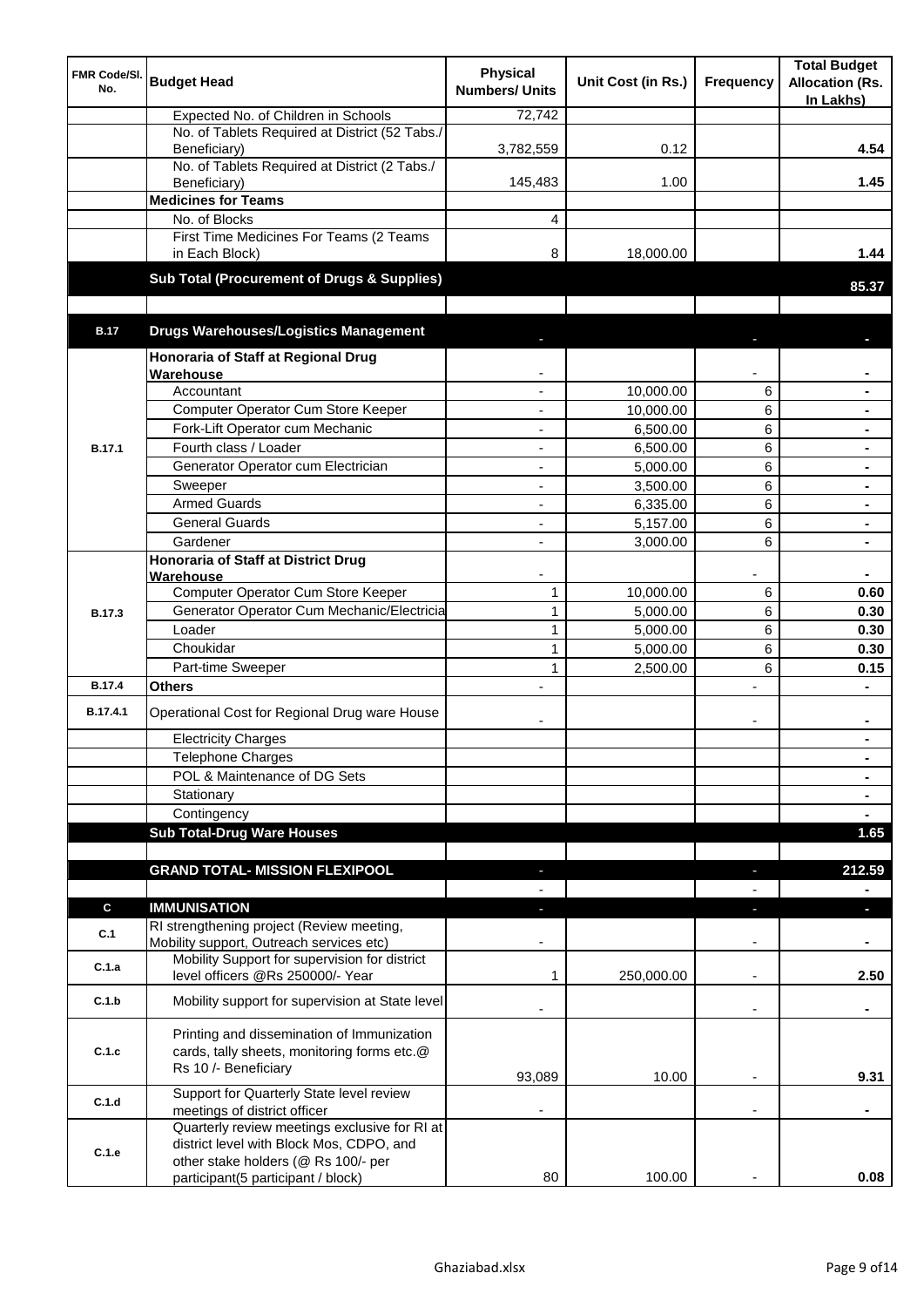| <b>FMR Code/SI.</b><br>No. | <b>Budget Head</b>                                                                                                                                                                                                                                                           | <b>Physical</b><br><b>Numbers/ Units</b> | Unit Cost (in Rs.)   | Frequency                                  | <b>Total Budget</b><br><b>Allocation (Rs.</b><br>In Lakhs) |
|----------------------------|------------------------------------------------------------------------------------------------------------------------------------------------------------------------------------------------------------------------------------------------------------------------------|------------------------------------------|----------------------|--------------------------------------------|------------------------------------------------------------|
| C.1.f                      | Quarterly review meetings exclusive for RI at<br>block level @Rs 50/- per person as<br>honorarium/Asha(For travel) & Rs 25 per<br>person at the disposal of MOIC for meeting<br>expenses (Refreshment, stationery and                                                        |                                          |                      |                                            |                                                            |
|                            | mis.)                                                                                                                                                                                                                                                                        | 2,104                                    | 75.00                |                                            | 1.58                                                       |
| C.1.g                      | Focus on slum & underserved areas in<br>urban areas/alternative vaccinator for slums<br>(Hiring of ANM @ 450/-per session for four<br>sessions/month/slum of 10000 population<br>and Rs.300/ month as contingency per slum<br>i.e.Rs.2100/-month/slum of 10000               |                                          |                      |                                            |                                                            |
| C.1.h                      | population)<br>Mobilization of children through ASHA or<br>other mobilizers(@Rs 150/-per session)                                                                                                                                                                            | 180<br>17,191                            | 2,100.00<br>150.00   |                                            | 3.78<br>25.79                                              |
| C.1.i                      | Alternative vaccine delivery in hard to reach<br>areas(@Rs 150/-per session)                                                                                                                                                                                                 | 576                                      | 150.00               | $\overline{\phantom{a}}$                   | 0.86                                                       |
| C.1.j                      | Alternative Vaccine Delivery in other<br>areas(@Rs. 75/- per session)                                                                                                                                                                                                        | 16,615                                   | 75.00                | $\overline{\phantom{a}}$                   | 12.46                                                      |
|                            | To develop micro plan at sub-centre level(@                                                                                                                                                                                                                                  |                                          |                      |                                            |                                                            |
| C.1.k                      | Rs 100/- per sub centre)                                                                                                                                                                                                                                                     | 145                                      | 100.00               |                                            | 0.15                                                       |
| C.1.1                      | For consolidation of micro plans at block<br>level (@ Rs 1000/-per block per PHC and<br>Rs 2000/- per district)                                                                                                                                                              | 6                                        | 1,000.00             |                                            | 0.06                                                       |
|                            | POL for vaccine delivery from State to                                                                                                                                                                                                                                       |                                          |                      |                                            |                                                            |
| C.1.m                      | district and from district to PHC/CHCs(@ Rs<br>150000/- per district per year)                                                                                                                                                                                               | 1                                        | 150,000.00           | $\overline{\phantom{a}}$                   | 1.50                                                       |
| C.1.n                      | Consumables for computer including<br>provision for internet access for RIMS (@ Rs<br>400/- per month per district)                                                                                                                                                          | 1                                        | 400.00               | 12                                         | 0.05                                                       |
| C.1.o                      | Red/Black plastic bags etc.(@ Rs 3 per bag<br>and 2 bags per session)                                                                                                                                                                                                        | 17,191                                   | 3.00                 | 2                                          | 1.03                                                       |
| C.1.p                      | Hub Cutter/Bleach/Hypochlorite solution/<br>Twin buckets(@ Rs 1200/- per PHC/CHC                                                                                                                                                                                             | 6                                        |                      |                                            | 0.07                                                       |
| C.1.q                      | per year)<br>Safety Pits(@ Rs 5250/- per pit)                                                                                                                                                                                                                                | $\overline{2}$                           | 1,200.00<br>5,250.00 | $\overline{\phantom{a}}$<br>$\blacksquare$ | 0.11                                                       |
|                            | Other Specific requirement                                                                                                                                                                                                                                                   |                                          |                      | $\blacksquare$                             |                                                            |
|                            | Fund for annual maintenance operation of<br>WIC/WIF at division level @ Rs.40000/unit<br>of WIC/WIF<br>POL for generators and operational                                                                                                                                    |                                          | 40,000.00            |                                            |                                                            |
| C.1.r                      | expenses at divisional vaccine storage point<br>@ Rs 2.00 Lakhs/ year/division vaccine<br>store points                                                                                                                                                                       |                                          | 200,000.00           |                                            |                                                            |
|                            | Electricity bill for WIC/WIF AT state and<br>divisional level @ Rs 1.50Lakhs/year                                                                                                                                                                                            |                                          |                      |                                            |                                                            |
|                            | /division store points                                                                                                                                                                                                                                                       |                                          | 150,000.00           |                                            |                                                            |
|                            | <b>AEFI Kits</b>                                                                                                                                                                                                                                                             | 63                                       | 200.00               |                                            | 0.13                                                       |
| C.2                        | <b>Salary of Contractual Staffs</b>                                                                                                                                                                                                                                          |                                          |                      |                                            |                                                            |
| C.2.2                      | Computer Assistants at District level                                                                                                                                                                                                                                        | 1                                        | 10,000.00            | 6                                          | 0.60                                                       |
| C.3                        | <b>Training under Immunisation</b>                                                                                                                                                                                                                                           |                                          |                      |                                            |                                                            |
| C.3.1                      | District level Orientation training including<br>Hep B, Measles, AEFI & JE(wherever<br>required) for 2 days ANM, Multi Purpose<br>Health Worker (Male), LHV, Health Assistant<br>(Male/Female), Nurse Midwives, BEEs &<br>other staff (as per RCH norms) @ Rs<br>46200/batch | 10                                       | 46,200.00            |                                            | 4.62                                                       |
| C.3.2                      | Three day training including Hep B, Measles<br>& JE(wherever required) of Medical Officers<br>of RI using revised MO training module) @<br>Rs 65600/ batch                                                                                                                   |                                          | 65,600.00            |                                            |                                                            |
| C.3.4                      | Two days cold chain handlers training for<br>block level cold chain handlers by State and<br>district cold chain officers @ Rs 26600/batch                                                                                                                                   |                                          | 26,600.00            |                                            | 0.27                                                       |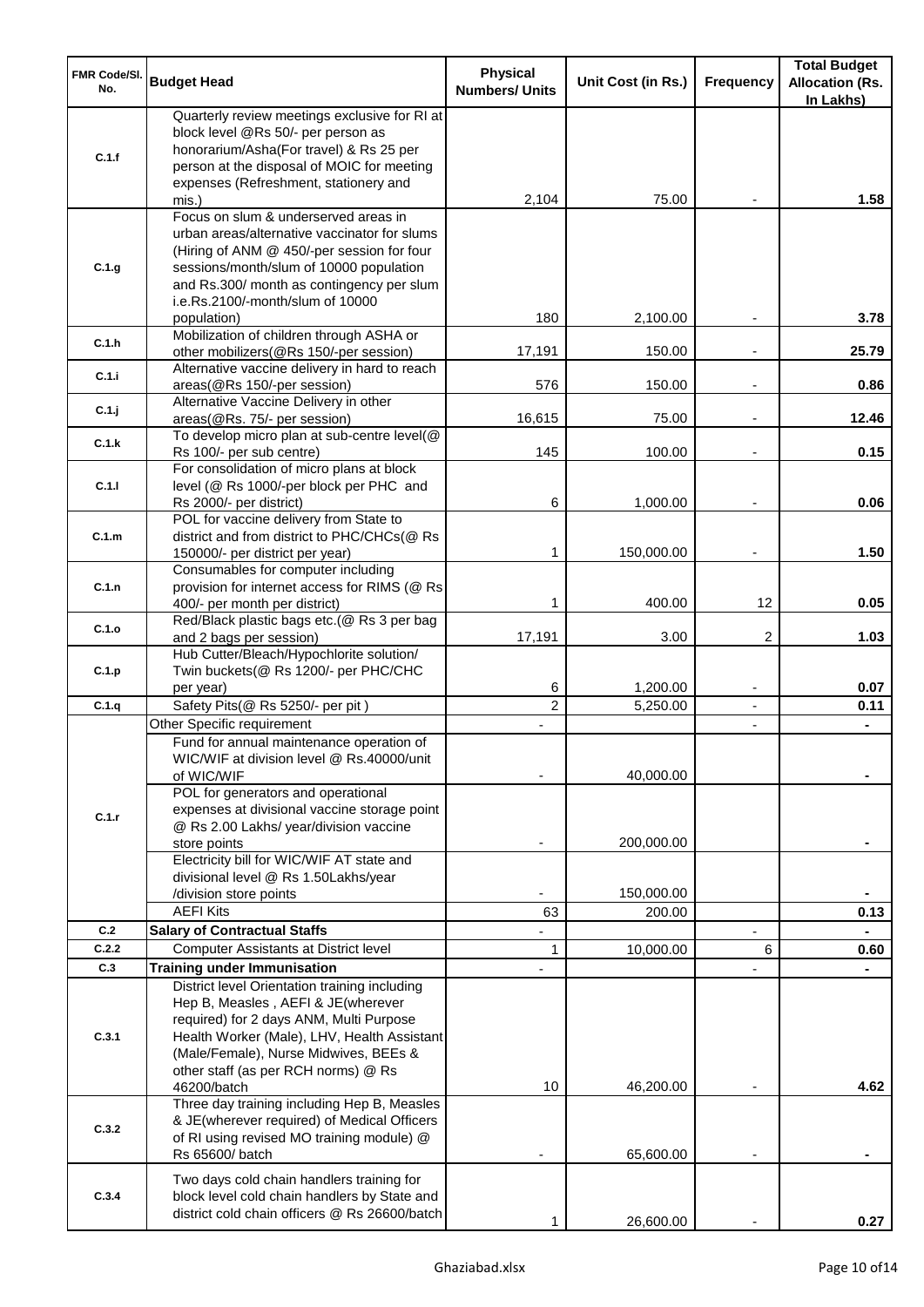| FMR Code/SI.<br>No. | <b>Budget Head</b>                                                                                                                  | <b>Physical</b><br><b>Numbers/ Units</b> | Unit Cost (in Rs.) | <b>Frequency</b>         | <b>Total Budget</b><br><b>Allocation (Rs.</b><br>In Lakhs) |
|---------------------|-------------------------------------------------------------------------------------------------------------------------------------|------------------------------------------|--------------------|--------------------------|------------------------------------------------------------|
| C.3.5               | One day training of block level data handlers<br>by DIOs and District cold chain officer to<br>train about the reporting formats of |                                          |                    |                          |                                                            |
|                     | immunization @ Rs 300/ person                                                                                                       | 6                                        | 300.00             |                          | 0.02                                                       |
| C.3.6               | Intensified immunization training of front line<br>workers @ Rs 86660/batch                                                         | 26                                       | 86,660.00          | $\overline{\phantom{a}}$ | 22.53                                                      |
| C.4                 | <b>Cold Chain Maintenance</b>                                                                                                       |                                          |                    |                          |                                                            |
|                     | Cold chain maintenance at PHC/CHC Level                                                                                             |                                          |                    |                          |                                                            |
|                     | (@Rs. 750/PHC/CHC per year)                                                                                                         | 5                                        | 750.00             |                          | 0.04                                                       |
|                     | Cold chain maintenance at District Level<br>(@Rs. 15000/year)                                                                       | 1                                        | 15,000.00          |                          | 0.15                                                       |
|                     | Asha Incentives- for full immunization @<br>RS.100 per child for full immunization in first                                         |                                          |                    |                          |                                                            |
| C.5                 | year and Rs.50 per child for ensuring<br>complete immunization up to 2nd year of                                                    |                                          |                    |                          |                                                            |
|                     | age.(94.22% of the fund)                                                                                                            | 17,640                                   | 150.00             |                          | 24.93                                                      |
|                     | <b>TOTOAL - ROUTINE IMMUNIZATION</b>                                                                                                |                                          |                    |                          | 112.60                                                     |
|                     |                                                                                                                                     |                                          |                    |                          |                                                            |
| D                   | <b>National Disease Control Programmes</b>                                                                                          |                                          |                    |                          |                                                            |
|                     | <b>Integrated Disease Surveillance Project</b>                                                                                      |                                          |                    |                          |                                                            |
| Е                   | (IDSP)                                                                                                                              |                                          |                    |                          |                                                            |
| E.1                 | Operational Costs (Rs. 25000/0 per Month)<br>including 10 Medical Colleges                                                          |                                          |                    |                          | 3.00                                                       |
| E.2                 | Remuneration for Contractual Human Resource                                                                                         |                                          |                    |                          |                                                            |
| E.2.1               | Epidemiologist (Rs. 27500-44000)                                                                                                    |                                          |                    |                          | 3.96                                                       |
| E.2.2               | Microbiologist (Rs. 27500-44000)                                                                                                    |                                          |                    |                          | 3.96                                                       |
| E.3.2               | Data Manager (Rs. 18000 per Mth)                                                                                                    |                                          |                    |                          | 2.16                                                       |
| E.3.3               | Data Entry Operator (Rs. 11000/mth)                                                                                                 |                                          |                    |                          | 0.99                                                       |
|                     | <b>Training</b>                                                                                                                     |                                          |                    |                          |                                                            |
|                     | Medical Officers (3 days) @ Rs 50000 /<br>Batch, for one batch                                                                      |                                          |                    |                          | $\blacksquare$                                             |
| E.8                 | <b>Hospital Pharmacists/Nurses Training (1)</b>                                                                                     |                                          |                    |                          |                                                            |
|                     | day) @ Rs.38000 / Batch for 1 batch                                                                                                 |                                          |                    |                          |                                                            |
|                     | One Day Training of Medical College Doctors                                                                                         |                                          |                    |                          |                                                            |
| E.8                 | Costs on account of Newly Formed Districts<br><b>TOTAL-IDSP</b>                                                                     |                                          |                    |                          | 14.07                                                      |
|                     |                                                                                                                                     |                                          |                    |                          |                                                            |
| F                   | <b>National Vector Borne Disease Control</b><br><b>Programme (NVBDCP)</b>                                                           |                                          |                    |                          |                                                            |
| F.1.1               | <b>Malaria</b>                                                                                                                      |                                          |                    |                          | ٠                                                          |
| F.1.1.b             | <b>ASHA Incentives</b>                                                                                                              |                                          |                    |                          | 1.75                                                       |
| F.1.1.d             | Monitoring, Evaluation & Supervision &<br>Epidemic preparedness including mobility                                                  |                                          |                    |                          | 1.50                                                       |
| F.1.1.e             | <b>IEC/BCC</b>                                                                                                                      |                                          |                    |                          | 0.42                                                       |
| F.1.1.g             | Training/Capacity Building                                                                                                          |                                          |                    |                          | 0.25                                                       |
|                     | Sub Total - Malaria                                                                                                                 |                                          |                    |                          | 3.92                                                       |
| F.1.2               | Dengue & Chikungunya                                                                                                                |                                          |                    |                          |                                                            |
| F.1.2.a(iⅈ)         | Strengthening Surveillance for Apex Referral<br>Lab & Sentinel Surveillance Hospital                                                |                                          |                    |                          | 1.00                                                       |
| F.1.2.c             | Monitoring/Supervision and Rapid Response                                                                                           |                                          |                    |                          | 0.75                                                       |
| F.1.2.d             | <b>Epidemic Preparedness</b>                                                                                                        |                                          |                    |                          | 0.20                                                       |
| F.1.2.e             | Case Management<br>Vector Control And Environmental                                                                                 |                                          |                    |                          | 0.50                                                       |
| F.1.2.f             | Management                                                                                                                          |                                          |                    |                          | 24.00                                                      |
| F.1.2.g             | IEC/BCC for Social Mobilization                                                                                                     |                                          |                    |                          | 0.40                                                       |
| F.1.2.i             | Training/Workshop                                                                                                                   |                                          |                    |                          | 0.40                                                       |
|                     | Sub Total - Dengue & Chikungunya                                                                                                    |                                          |                    |                          | 27.25                                                      |
| F.1.3               | <b>AES/JE</b>                                                                                                                       |                                          |                    |                          |                                                            |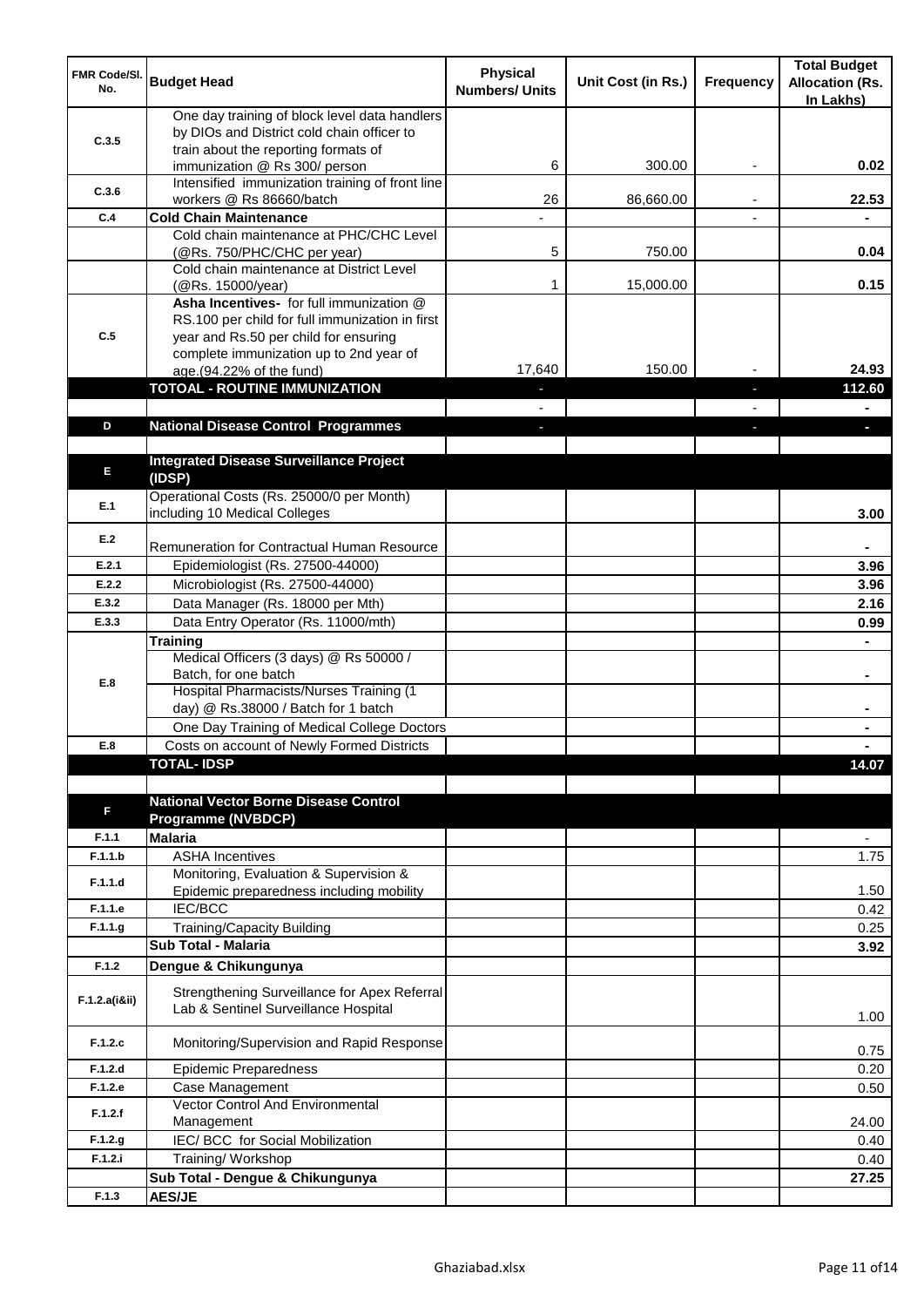| FMR Code/SI.<br>No. | <b>Budget Head</b>                                                                                                                                                                                                                                                    | <b>Physical</b><br><b>Numbers/ Units</b> | Unit Cost (in Rs.) | Frequency | <b>Total Budget</b><br><b>Allocation (Rs.</b><br>In Lakhs) |
|---------------------|-----------------------------------------------------------------------------------------------------------------------------------------------------------------------------------------------------------------------------------------------------------------------|------------------------------------------|--------------------|-----------|------------------------------------------------------------|
| F.1.3.a             | Strengthening of Sentinel sites which will<br>include Diagnostics and Case Management,<br>supply of kits by Gol                                                                                                                                                       |                                          |                    |           |                                                            |
| F.1.3.b             | IEC / BCC Activities & printing material<br>pertaining to JE / AES                                                                                                                                                                                                    |                                          |                    |           |                                                            |
|                     | Capacity Building in case management of                                                                                                                                                                                                                               |                                          |                    |           |                                                            |
| F.1.3.c             | Medical Officer and paramedical from<br>PHC/CHC at district level.                                                                                                                                                                                                    |                                          |                    |           |                                                            |
| F.1.3.d             | Monitoring and supervision<br>Procurement of Insecticides (Technical                                                                                                                                                                                                  |                                          |                    |           |                                                            |
| F.1.3.e             | Malathion)<br>Thermal Fog Machine (Small) @ 0.85                                                                                                                                                                                                                      |                                          |                    |           |                                                            |
| F.1.3.f             | lac/machine                                                                                                                                                                                                                                                           |                                          |                    |           |                                                            |
| F.1.3.g             | Operational cost for Malathion fogging (As<br>per Availability of 3 MT Technical Malathion<br>per district)                                                                                                                                                           |                                          |                    |           |                                                            |
| $F.1.3.$ j          | Paediatric ICU Establishment and HR &<br>operational cost for Paediatric ICU in<br><b>Endemic Districts</b>                                                                                                                                                           |                                          |                    |           |                                                            |
| F.1.3.k             | ASHA Insentivization for sensitizing<br>community                                                                                                                                                                                                                     |                                          |                    |           |                                                            |
|                     | <b>Sub Total - AES/JE</b>                                                                                                                                                                                                                                             |                                          |                    |           |                                                            |
| F.1.4               | <b>Lymphatic Filariasis</b>                                                                                                                                                                                                                                           |                                          |                    |           |                                                            |
| F.1.4.a             | State Task Force, STAC Meeting, printing<br>forms & register/ Mobility support, district<br>coordination meeting, sensitization of media<br>etc., Morbidity management, monitoring &<br>supervision and mobility support for Rapid<br>response including Line listing |                                          |                    |           |                                                            |
| F.1.4.b             | Micro Filaria Survey                                                                                                                                                                                                                                                  |                                          |                    |           |                                                            |
| F.1.4.c             | Post MDA Assessment by medical colleges<br>(Govt,& Private)/ ICMR institutions                                                                                                                                                                                        |                                          |                    |           |                                                            |
| F.1.4.d             | Training / Sensitization of district level<br>officers on ELF & Drug Distributors /<br>Peripheral health workers                                                                                                                                                      |                                          |                    |           |                                                            |
| F.1.4.e             | Specific IEC/ BCC at State, districts, PHC,<br>Sub Centre & village lable VHSC/GKs                                                                                                                                                                                    |                                          |                    |           |                                                            |
| F.1.4.f             | Honorarium for Drug Distributors including<br>ASHA & Supervisors involve in MDA                                                                                                                                                                                       |                                          |                    |           | $\blacksquare$                                             |
| F.1.4.h.ii          | M.F.Survey in Non Endemic districts                                                                                                                                                                                                                                   |                                          |                    |           | 0.70                                                       |
|                     | Sub Total - Lymphatic Filariasis                                                                                                                                                                                                                                      |                                          |                    |           | 0.70                                                       |
| F.1.5               | Kalazar                                                                                                                                                                                                                                                               |                                          |                    |           |                                                            |
| F.1.5               | Case Search/ Camp Approach                                                                                                                                                                                                                                            |                                          |                    |           | $\overline{\phantom{a}}$                                   |
| F.1.5.a             | Spray Pumps & Accessories                                                                                                                                                                                                                                             |                                          |                    |           | $\blacksquare$                                             |
| F.1.5.b             | Operational Cost for Spray including Spray<br>Wages & Pending liability of spray wages                                                                                                                                                                                |                                          |                    |           |                                                            |
| F.1.5.c             | Mobility / P.O.L./ Supervision                                                                                                                                                                                                                                        |                                          |                    |           |                                                            |
| F.1.5.d             | Monitoring & Evaluation<br>Training for Spraying /IEC/                                                                                                                                                                                                                |                                          |                    |           |                                                            |
| F.1.5.e / F.1.5.f   | BCC/Advocacy/Incentive to ASHA/Loss of<br>Wages                                                                                                                                                                                                                       |                                          |                    |           |                                                            |
|                     | Sub Total - Kalazar                                                                                                                                                                                                                                                   |                                          |                    |           | ٠                                                          |
|                     | <b>Cash grant for Decentralized commodities</b><br>for Malaria + Filaria F.6                                                                                                                                                                                          |                                          |                    |           |                                                            |
| F.6(a,b,c,k)        | Drugs (Chloroquine, Primaquine 2.5/7.5mg)<br>and ACT                                                                                                                                                                                                                  |                                          |                    |           | 0.35                                                       |
| F.6.f               | D.E.C.                                                                                                                                                                                                                                                                |                                          |                    |           |                                                            |
| F.6.h               | NS 1 antigen Kit<br>Dengue                                                                                                                                                                                                                                            |                                          |                    |           | 0.50                                                       |
| F.6.i               | Larvicidal (Temephos, Bti(AS)/Bti (wp)(for<br>polluted and non polluted water)                                                                                                                                                                                        |                                          |                    |           | 0.90                                                       |
|                     | <b>Sub Total- Dec.Commodities</b>                                                                                                                                                                                                                                     |                                          |                    |           | 1.75                                                       |
|                     | <b>TOTAL-NVBDCP</b>                                                                                                                                                                                                                                                   |                                          |                    |           | 33.62                                                      |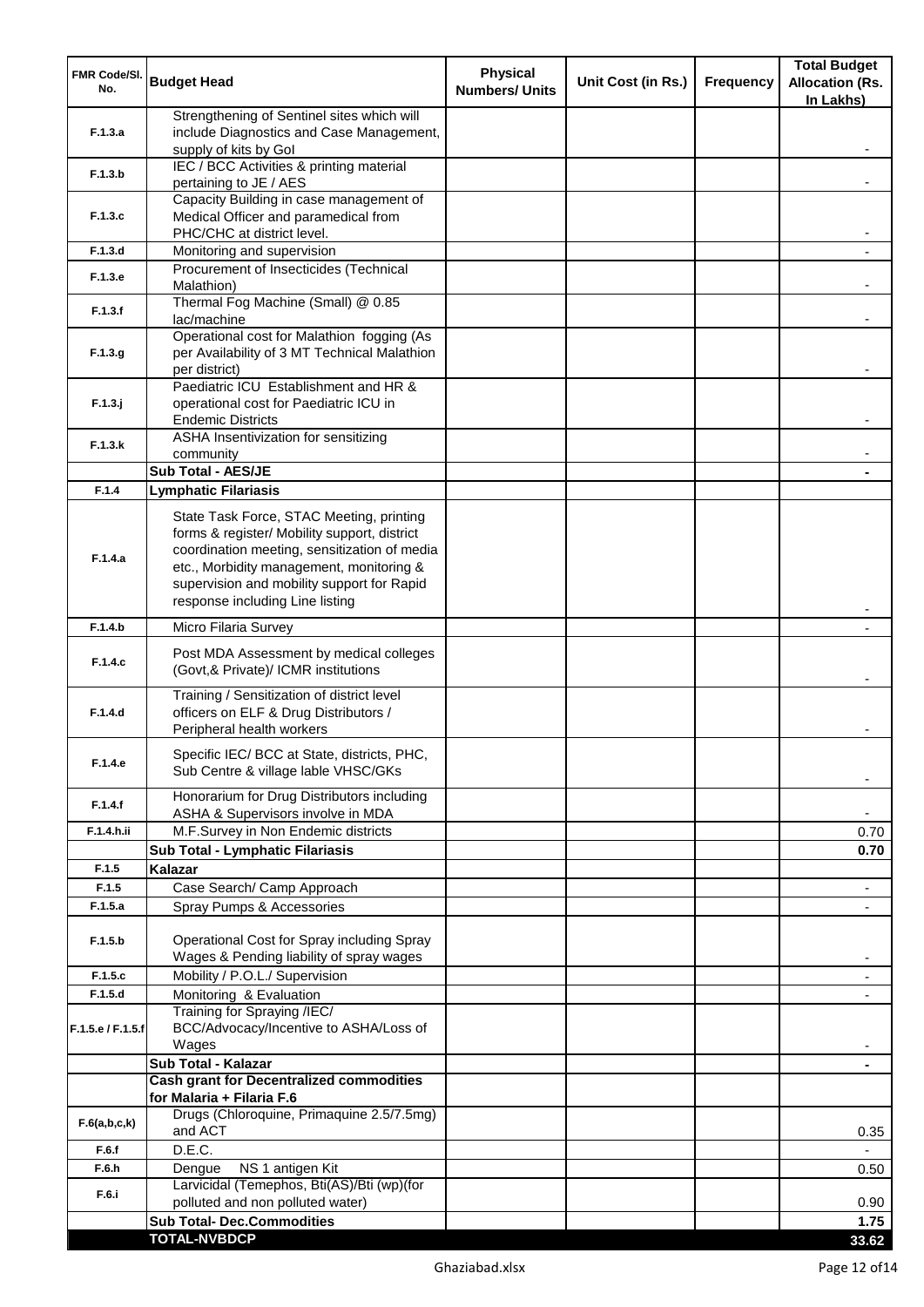| FMR Code/SI.<br>No. | <b>Budget Head</b>                                                                   | <b>Physical</b><br><b>Numbers/ Units</b> | Unit Cost (in Rs.) | <b>Frequency</b> | <b>Total Budget</b><br><b>Allocation (Rs.</b><br>In Lakhs) |
|---------------------|--------------------------------------------------------------------------------------|------------------------------------------|--------------------|------------------|------------------------------------------------------------|
|                     |                                                                                      |                                          |                    |                  |                                                            |
| G                   | <b>National Leprosy Eradication</b>                                                  |                                          |                    |                  |                                                            |
|                     | Programme(NLEP)                                                                      |                                          |                    |                  |                                                            |
| G.1                 | <b>Case Detection and Management</b><br>Specific Plan for high endemic blocks of low |                                          |                    |                  |                                                            |
| G.1.1               | endemic districts                                                                    |                                          |                    |                  |                                                            |
|                     | No. of High endemic blocks in Low endemic<br>Districts (ANCDR more than 10)          |                                          |                    |                  |                                                            |
|                     |                                                                                      |                                          |                    |                  |                                                            |
|                     | House to House Visit by Search team                                                  |                                          |                    |                  |                                                            |
|                     | Confrmaton of suspect                                                                |                                          |                    |                  |                                                            |
|                     | Intensive IEC Activity                                                               |                                          |                    |                  |                                                            |
| G.1.2               | <b>Services in Urban services</b><br>Urban Project 2 Mega cities, 2 medium City      |                                          |                    |                  |                                                            |
|                     | 2, 8 Medium City 1, 40 Townships                                                     |                                          |                    |                  | 4.72                                                       |
| G.1.3               | <b>ASHA involvement</b>                                                              |                                          |                    |                  |                                                            |
|                     | <b>ASHA Sensitization</b>                                                            |                                          |                    |                  | 0.070                                                      |
|                     | <b>ASHA Incentive for Services</b>                                                   |                                          |                    |                  | 0.152                                                      |
| G.1.4               | <b>Materials &amp; Supplies</b>                                                      |                                          |                    |                  |                                                            |
|                     | Supportive Drugs & Dressing materials                                                |                                          |                    |                  | 0.50                                                       |
|                     | Laboratory reagents and equipments                                                   |                                          |                    |                  |                                                            |
|                     | scalpels etc.                                                                        |                                          |                    |                  | 0.08                                                       |
|                     | Printing works                                                                       |                                          |                    |                  | 0.15                                                       |
| G.1.5               | <b>NGO Services</b>                                                                  |                                          |                    |                  | $\blacksquare$                                             |
| G.2                 | <b>DPMR</b>                                                                          |                                          |                    |                  | $\blacksquare$                                             |
|                     | MCR Protective Footwear (12500 pairs)                                                |                                          |                    |                  | 0.50                                                       |
|                     | Aids Appliances, Self Care Kit items etc.                                            |                                          |                    |                  | 0.20                                                       |
|                     | Welfare allowance for RCS patients @ Rs                                              |                                          |                    |                  |                                                            |
|                     | 8000                                                                                 |                                          |                    |                  |                                                            |
|                     | Reimbursement to institutions for RCS                                                |                                          |                    |                  |                                                            |
|                     | Screening cum Self Care Camp                                                         |                                          |                    |                  | 0.10                                                       |
| G.3                 | <b>IEC</b>                                                                           |                                          |                    |                  |                                                            |
|                     | Mass Media (TV, Radio, Press etc.)                                                   |                                          |                    |                  | 0.39                                                       |
|                     | Outdoor Media (Posters, Banners, Kiosk,                                              |                                          |                    |                  |                                                            |
|                     | Hoardings, Display boards, Miking etc.)                                              |                                          |                    |                  | 0.23                                                       |
|                     | Rural Media (Folk shows etc.)                                                        |                                          |                    |                  | 0.25                                                       |
|                     | Advocacy meeting                                                                     |                                          |                    |                  | 0.05                                                       |
| G.4                 | <b>Human Resource</b><br>District Leprosy Consultant in high endemic                 |                                          |                    |                  |                                                            |
|                     | districts                                                                            |                                          |                    |                  | $\blacksquare$                                             |
|                     | Physiotherapist in high endemic districts<br>PMW @ Rs 16000 per month                |                                          |                    |                  | $\blacksquare$<br>2.88                                     |
| G.5                 |                                                                                      |                                          |                    |                  | $\blacksquare$                                             |
|                     | Programme management<br>For Contractual Staff                                        |                                          |                    |                  |                                                            |
|                     | Rent, Telephone, Electricity, P&T charges,                                           |                                          |                    |                  |                                                            |
|                     | Miscellaneous                                                                        |                                          |                    |                  | 0.35                                                       |
|                     | DLO Office Consumables eg.Stationery                                                 |                                          |                    |                  |                                                            |
|                     | Items, Pendrive, CD etc.                                                             |                                          |                    |                  | 0.30                                                       |
|                     | Mobility Support- Vehicle hiring, POL and                                            |                                          |                    |                  |                                                            |
|                     | Maintenance for District Nucleus Team                                                |                                          |                    |                  |                                                            |
|                     | one tenth)                                                                           |                                          |                    |                  | 0.15                                                       |
| G.6                 | <b>Others</b>                                                                        |                                          |                    |                  |                                                            |
|                     | Travel expense for regular staff for specific                                        |                                          |                    |                  |                                                            |
|                     | programme/ training needs / awards etc.                                              |                                          |                    |                  | 0.065                                                      |
|                     | <b>TOTAL - NLEP</b>                                                                  |                                          |                    |                  | 11.14                                                      |
|                     |                                                                                      |                                          |                    |                  |                                                            |
|                     | <b>Revised National Tuberculosis Control</b>                                         |                                          |                    |                  |                                                            |
| П                   | <b>Programme (RNTCP)</b>                                                             |                                          |                    |                  |                                                            |
| 1.1                 | <b>Civil Works</b>                                                                   |                                          |                    |                  | 2.68                                                       |
| 1.2                 | <b>Laboratory Materials</b>                                                          |                                          |                    |                  | 9.69                                                       |
| 1.3                 | Honorarium                                                                           |                                          |                    |                  | 18.47                                                      |
| 1.4                 | <b>IEC/Publicity</b>                                                                 |                                          |                    |                  | 1.22                                                       |